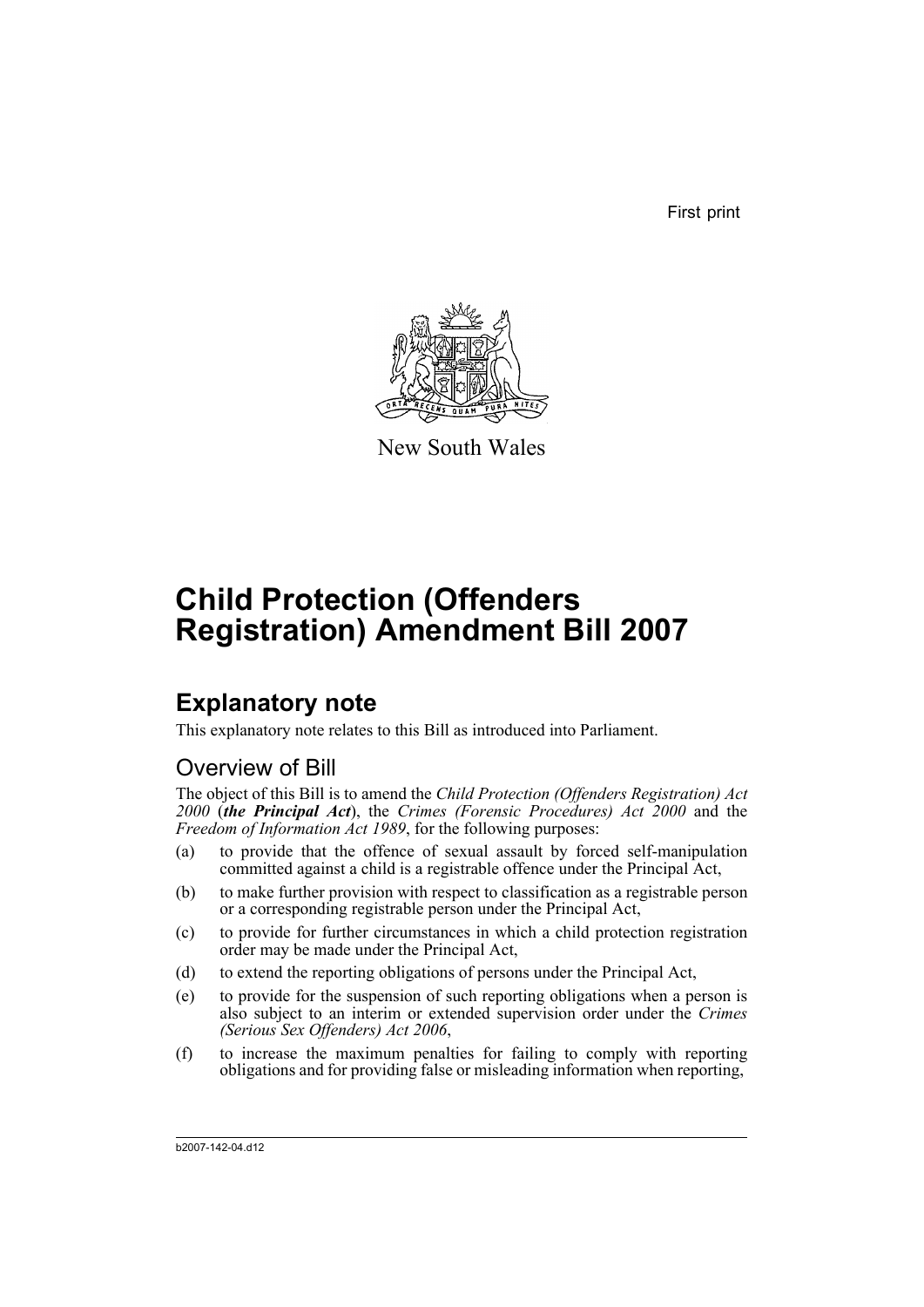Explanatory note

- (g) to authorise the conduct of certain forensic procedures on registrable persons,
- (h) to require a registrable person to seek the approval of the Commissioner of Police before making an application to change his or her name under the *Births, Deaths and Marriages Registration Act 1995* or a similar Act of another State or a Territory,
- (i) to make it offence for a person to disclose information about a registrable person in certain circumstances,
- (j) to exempt certain documents relating to persons under the Principal Act from the operation of the *Freedom of Information Act 1989*,
- (k) to provide for a further review of the Principal Act.

The Bill also makes other minor and consequential amendments, including to other Acts.

# Outline of provisions

**Clause 1** sets out the name (also called the short title) of the proposed Act.

**Clause 2** provides for the commencement of the proposed Act.

**Clause 3** is a formal provision that gives effect to the amendments to the *Child Protection (Offenders Registration) Act 2000* set out in Schedule 1.

**Clause 4** is a formal provision that gives effect to the amendments to the *Crimes (Forensic Procedures) Act 2000* set out in Schedule 2.

**Clause 5** is a formal provision that gives effect to the amendment to the *Freedom of Information Act 1989* set out in Schedule 3.

**Clause 6** is a formal provision that gives effect to the amendments to the Acts set out in Schedule 4.

**Clause 7** provides for the repeal of the proposed Act after all the amendments made by the proposed Act have commenced. Once the amendments have commenced the proposed Act will be spent and section 30 of the *Interpretation Act 1987* provides that the repeal of an amending Act does not affect the amendments made by that Act.

# **Schedule 1 Amendment of Child Protection (Offenders Registration) Act 2000 No 42**

## **Registrable persons**

Under the Principal Act, persons who are found guilty of, and sentenced, in respect of certain offences relating to children are required to report relevant personal information to police and to keep that information up to date. Those persons are referred to as registrable persons under the Principal Act.

The offences that give rise to reporting obligations under the Principal Act are generally categorised into Class 1 offences and Class 2 offences. Class 1 offences are the most serious offences. A longer reporting period applies to persons found guilty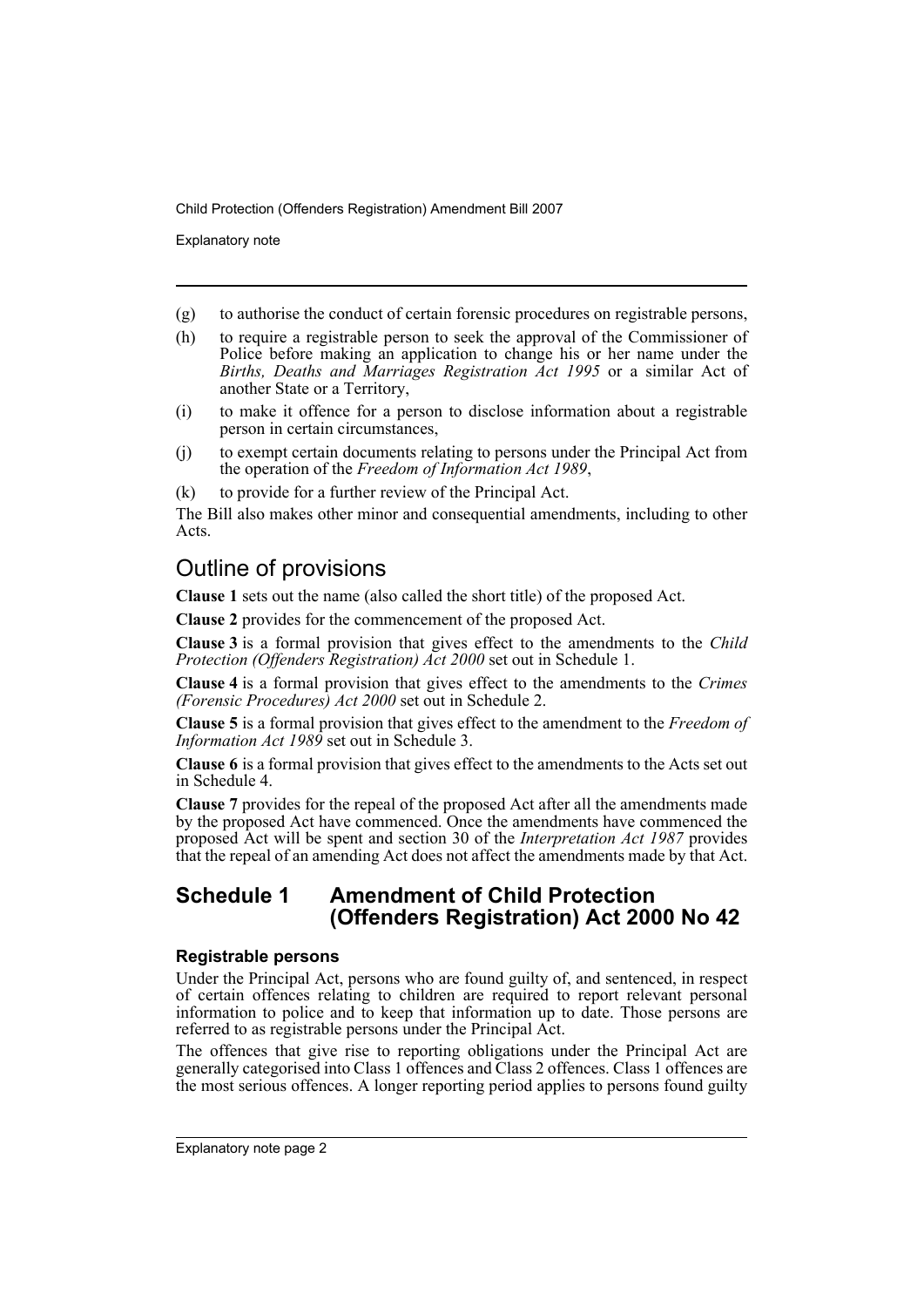Explanatory note

of a Class 1 offence than to persons found guilty of Class 2 offences. **Schedule 1 [2]** makes an offence against section 80A of the *Crimes Act 1900* (Sexual assault by forced self-manipulation), where the offence is committed against a child, a Class 1 offence.

At present, a person is also not required to report under the Principal Act if the person is found guilty of a single Class 2 offence, as long as the person's sentence for the offence does not include a term of imprisonment or other supervision. **Schedule 1 [4]** removes this exclusion, with the result that a person found guilty of a single Class 2 offence may be required to comply with the reporting requirements under the Principal Act.

## **Corresponding registrable persons**

Currently, the Principal Act also requires corresponding registrable persons to comply with the reporting requirements under the Principal Act. Corresponding registrable persons are persons subject to reporting requirements in other jurisdictions that are longer than those provided for by the Principal Act. At present, the class of persons who fall within the definition of corresponding registrable person is prescribed by the regulations. **Schedule 1 [7]** removes the need for the class of persons who are considered to be corresponding registrable persons to be prescribed by the regulations. However, the regulations will be able to exclude any class of persons from falling within the definition.

As a result of the amendment to the definition, and the amendment in **Schedule 1 [24]**, any person who is subject to reporting requirements under a corresponding Act, or who is subject to reporting requirements under any other foreign law in respect of a Class 1 or Class 2 offence, and who would be required to continue to comply with those reporting requirements if he or she were still in that jurisdiction, will be required to comply with the reporting requirements under the Principal Act. This will include persons who are subject to reporting requirements in other jurisdictions that pre-date the commencement of the Principal Act.

# **Child protection registration orders**

At present, the Principal Act provides that a court may order a person found guilty of an offence to comply with the reporting requirements of the Principal Act, even if the offence is not a Class 1 or Class 2 offence. This order is referred to as a *child protection registration order*. A child protection registration order may be made only if the court is satisfied that the person poses a risk to the lives or sexual safety of one or more children, or of children generally.

**Schedule 1 [11]** provides for additional types of child protection registration orders. It also removes the current requirement for a review of provisions relating to child protection registration orders (which is now redundant).

Proposed new section 3E provides that a child protection registration order may be made by a Local Court after the conclusion of criminal proceedings in respect of the relevant offence (at present, orders can only be made concurrently with sentencing).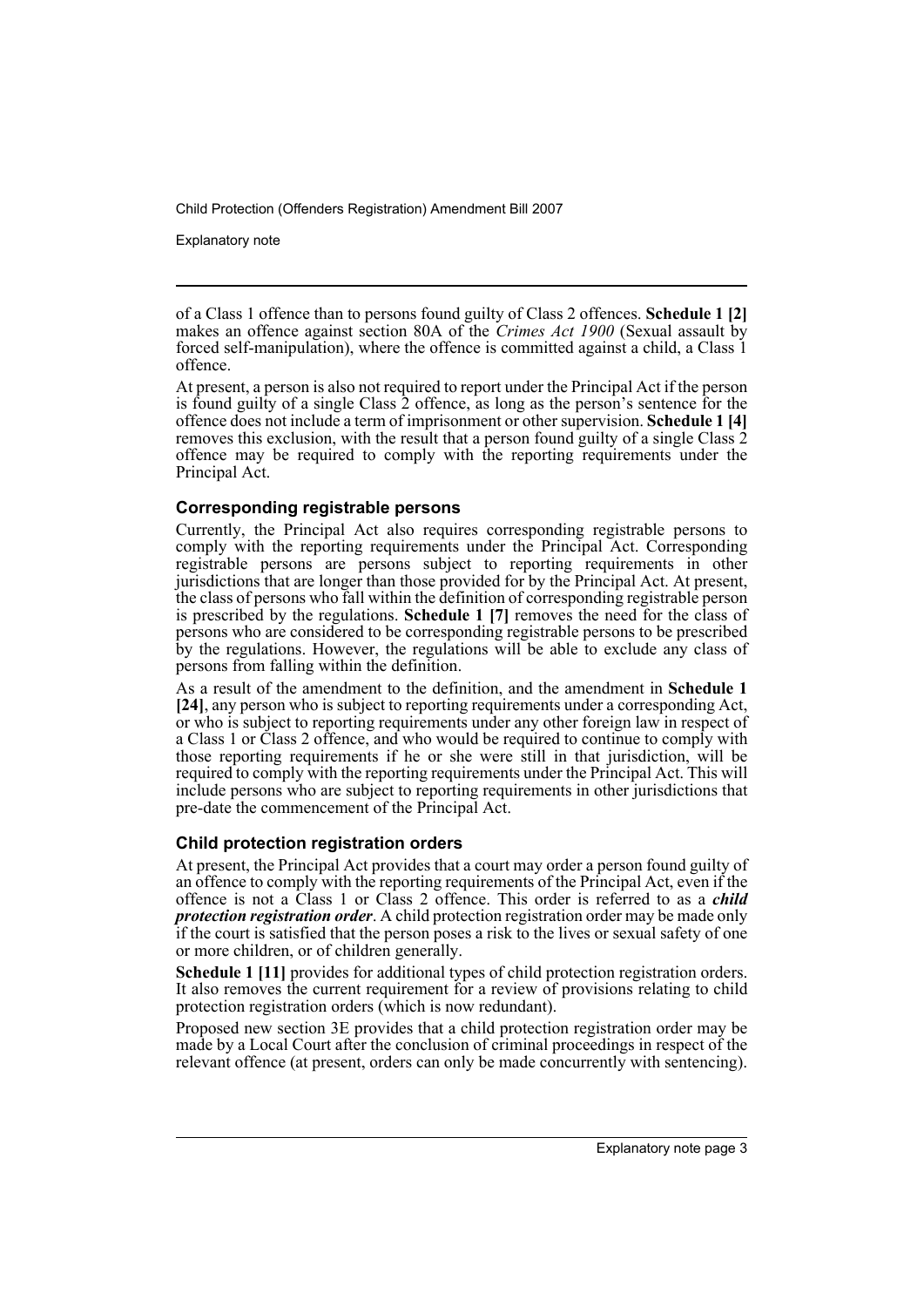Explanatory note

An application for such an order by must be made by the Commissioner of Police within 21 days after the person is sentenced.

Proposed section 3F provides that a child protection registration order may be made by a Local Court in relation to a person found guilty of an offence in a foreign jurisdiction and in relation to a person who has been sentenced for a Class 1 offence committed before 15 October 2001. An application for such an order may be made by the Commissioner of Police at any time.

Proposed section 3G provides that a child protection registration order may be made by a court that grants bail to a person in respect of a Class 1 offence or a Class 2 offence under section 10 (3) (b), 14 (b) (ii) or 17 (2) of the *Mental Health (Criminal Procedure) Act 1990*. Those sections relate to the procedure for dealing with an alleged offender in respect of whom a question of unfitness to be tried has been raised.

In all cases, a child protection registration order may be made only if the court is satisfied that the person poses a risk to the lives or sexual safety of one or more children, or of children generally (this concept is explained in proposed section 3H).

**Schedule 1 [1], [5], [6] and [8]–[10]** make consequential amendments.

**Schedule 1 [12]** provides for the notices that are to be given by a court when making an order under proposed sections 3E, 3F or 3G. **Schedule 1 [32] and [33]** make consequential amendments.

# **Reporting obligations**

**Schedule 1 [13]** provides for additional relevant personal information that must be reported by a registrable person. This includes telephone numbers, internet activity details and any other information prescribed by the regulations.

Currently, a registrable person must provide information about the children residing at a registrable person's address and any children with whom the person has regular unsupervised contact. At present, this information is required to be reported when the relevant child is residing with the person, or when such contact occurs, for at least 14 days in any period of 12 months. **Schedule 1 [14]** reduces that 14-day time period to 3 days. In addition, **Schedule 1 [16]** provides that a change in such information is be reported within 3 days after the change occurs. **Schedule 1 [17]** makes a consequential amendment.

**Schedule 1 [15]** provides that the period within which an initial report of a registrable person's relevant personal information must be made is 7 days (instead of 14 or 28 days) in certain circumstances.

**Schedule 1 [18]** makes it compulsory for a registrable person who holds a current passport to present that passport for identification purposes when reporting under the Principal Act. **Schedule 1 [19]–[22]** make consequential amendments.

**Schedule 1 [25]** provides for the suspension of reporting obligations under the Principal Act during the period (if any) in which a registrable person is subject to any interim or extended supervision order under the *Crimes (Serious Sex Offenders) Act 2006*.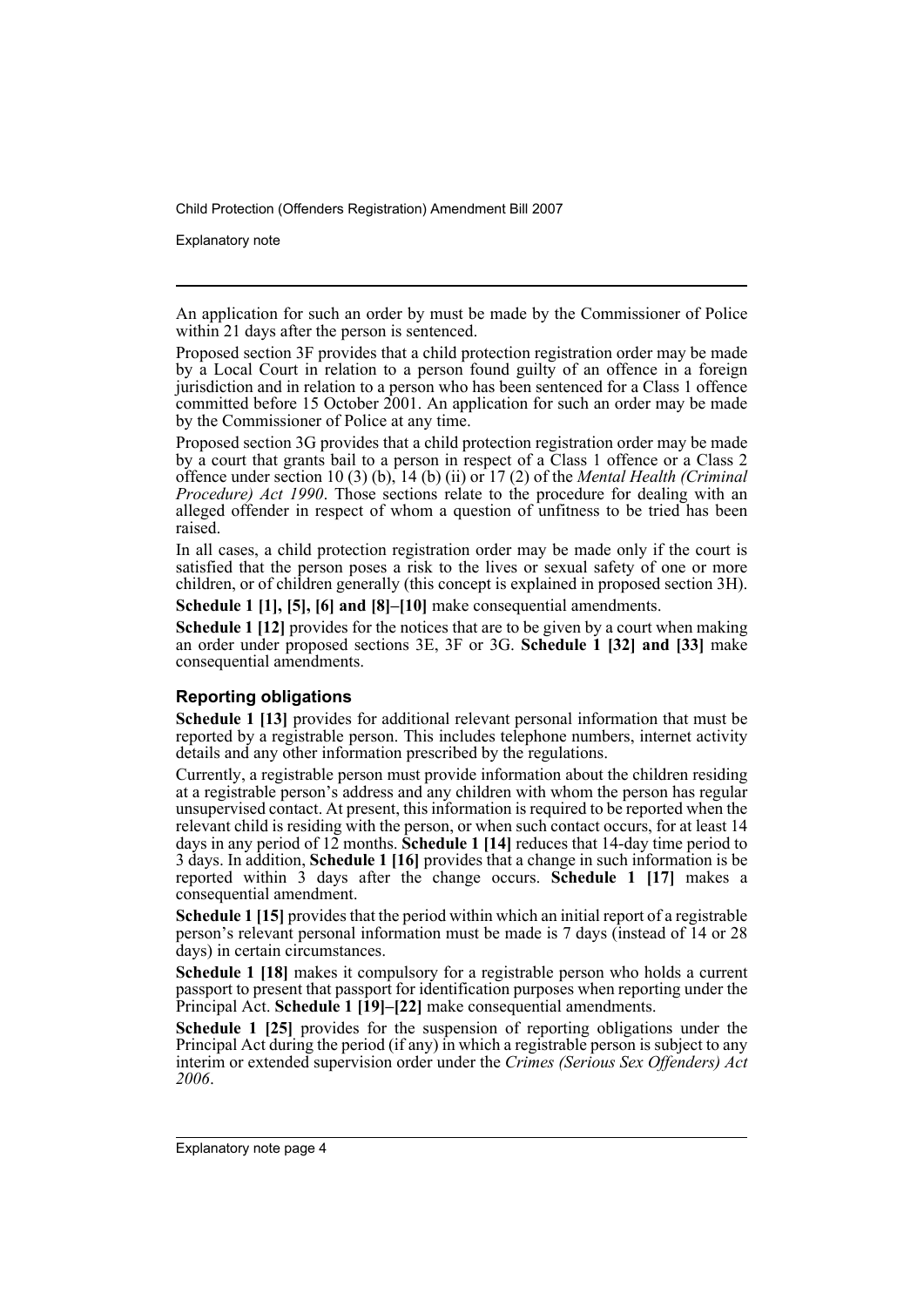Explanatory note

**Schedule 1 [26] and [27]** increase the penalties for failing to comply with reporting obligations under the Principal Act and for furnishing false or misleading information in purported compliance with reporting obligations, respectively. Such offences will now carry a maximum penalty of 500 penalty units or imprisonment for 5 years, or both, if dealt with on indictment. (A lower penalty will apply under amendments to the *Criminal Procedure Act 1986* if the offence is dealt with summarily).

**Schedule 1 [29]** makes a consequential amendment in relation to proceedings for offences under the Principal Act.

## **Change of name by registrable person**

**Schedule 1 [28]** requires a registrable person to seek the approval of the Commissioner of Police before making an application to change his or her name under the *Births, Deaths and Marriages Registration Act 1995* or a similar law of another State or a Territory. The proposed amendments are closely modelled on proposed amendments to the *Sex Offenders Registration Act 2004* of Victoria.

The Commissioner of Police will be able to approve a change of name only if satisfied that the change of name is necessary or reasonable. The Commissioner must not give approval where the change is reasonably likely to be regarded as offensive by a victim of crime or an appreciable sector of the community, or reasonably likely to frustrate the administration of justice in respect of the registrable person.

## **Other amendments**

**Schedule 1 [3]** provides that, for the purposes of the Principal Act, a sentence includes action taken by a court under section 10A of the *Crimes (Sentencing Procedure) Act 1999*, that is, where a court convicts an offender and disposes of the proceedings without imposing any other penalty.

**Schedule 1 [31]** makes it an offence (Maximum penalty: 100 penalty units or imprisonment for 2 years, or both) for a person to disclose information about a registrable person except in specified circumstances. **Schedule 1 [30]** makes a consequential amendment.

**Schedule 1 [34]** removes a provision requiring the Ombudsman to monitor the initial operation of the Principal Act, as this provision is now spent.

**Schedule 1 [35]** provides for a further review of the Principal Act to be undertaken after the period of 5 years from the date of assent of the proposed Act.

Schedule 1 [36] enables savings and transitional regulations to be made as a consequence of the proposed Act.

**Schedule 1 [37]** inserts savings and transitional provisions as a consequence of the enactment of the proposed Act. These include provisions that make it clear that:

(a) the changes to the definition of *registrable person* made by the proposed Act apply only in relation to sentences imposed on or after the commencement of the changes (and accordingly does not affect the current registration of any person), and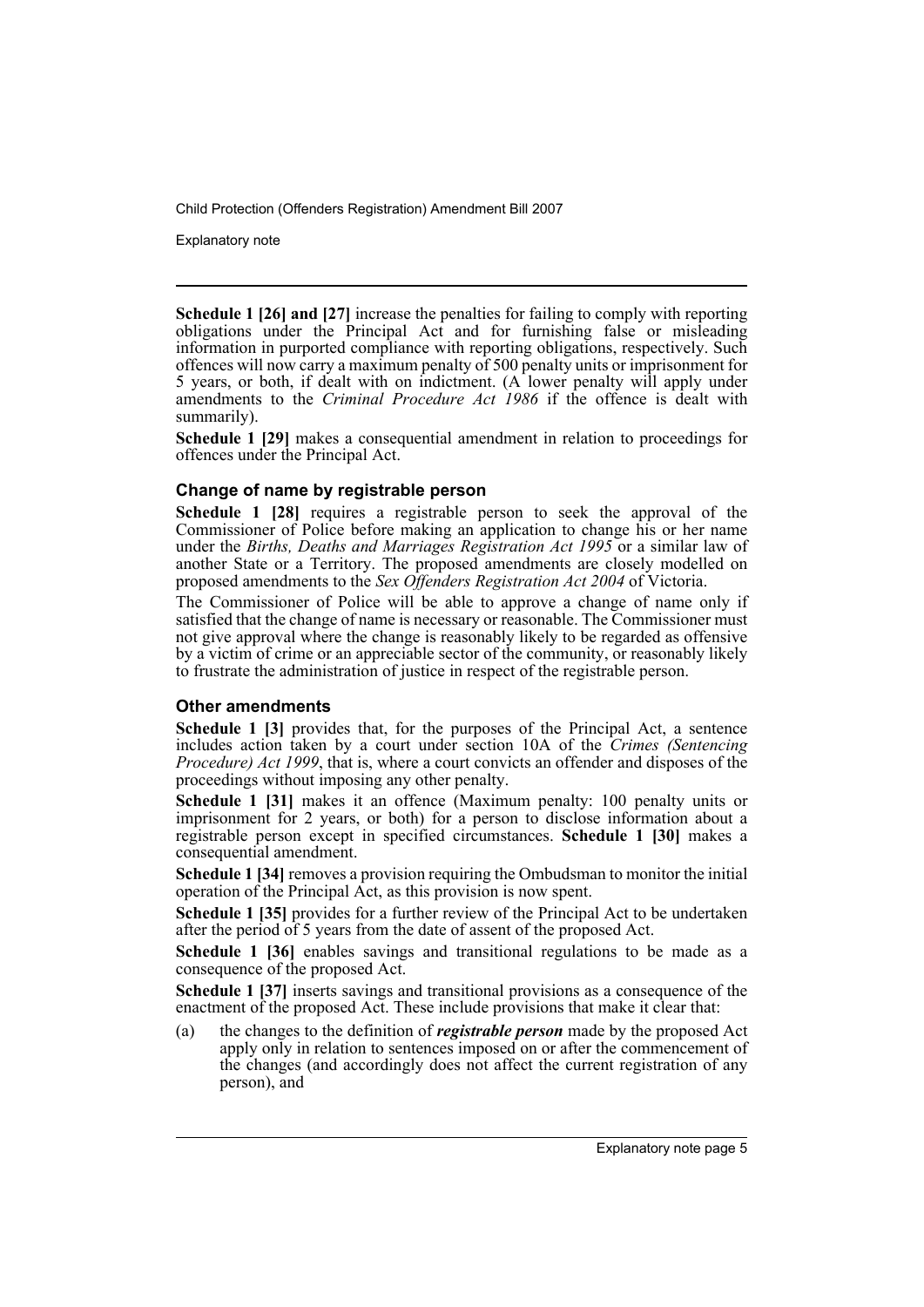Explanatory note

- (b) the changes to the definition of *corresponding registrable person* extend to persons who have reporting obligations imposed under a foreign law before the commencement of the changes, and
- (c) the new types of child protection registration orders may be made in respect of persons found guilty of offences committed before the commencement of the relevant provisions.

# **Schedule 2 Amendment of Crimes (Forensic Procedures) Act 2000 No 59**

## **Carrying out of certain forensic procedures on registrable persons**

Currently, the Principal Act provides that registrable persons making a report to police may be subject to fingerprinting and photographing (sections 12E–12H). **Schedule 2 [5]** inserts proposed Part 7B into the *Crimes (Forensic Procedures) Act 2000* to enable certain forensic procedures to be carried out on registrable persons when making such reports. The procedures authorised are limited to the following:

- (a) the carrying out of an other-administered buccal swab (an intimate forensic procedure),
- (b) the carrying out of the following non-intimate forensic procedures:
	- (i) a self-administered buccal swab,
	- (ii) the taking of a sample of hair other than pubic hair.

A procedure may be carried out only if it appears that the registrable person's DNA profile is not already contained in the offenders index of the DNA database system under the *Crimes (Forensic Procedures) Act 2000*. The provisions of proposed Part 7B, which parallel those of Part 7 and 7A (which deal with forensic procedures carried out on serious indictable offenders and on untested former offenders, respectively) include:

- (a) a provision that authorises a non-intimate forensic procedure to be carried out on an untested registrable person with the person's consent or on the order of a senior police officer or a court,
- (b) a provision that authorises an intimate forensic procedure to be carried out on an untested registrable person with the person's consent or on the order of a court.

Forensic procedures will be required to be carried out in accordance with the requirements of Part 6 of the *Crimes (Forensic Procedures) Act 2000*.

It will be an offence (punishable by a fine of 50 penalty units or 12 months imprisonment, or both) for an untested registrable person to refuse or fail to permit the procedure to be carried out in accordance with a court order.

**Schedule 1 [23] and Schedule 2 [1]–[4] and [6]–[8]** make consequential amendments.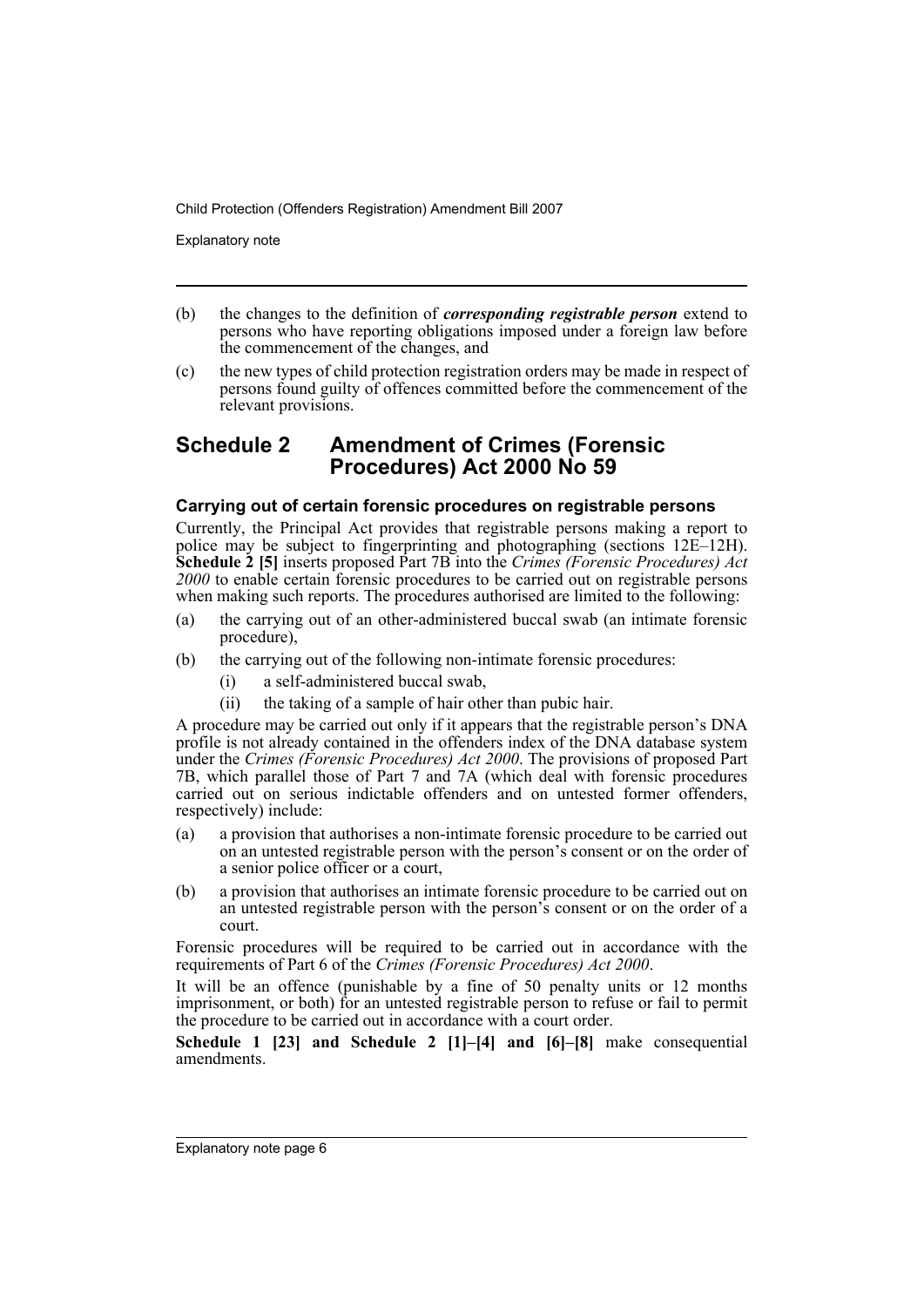Explanatory note

# **Schedule 3 Amendment of Freedom of Information Act 1989 No 5**

## **Freedom of information exemption**

**Schedule 3** amends the *Freedom of Information Act 1989* so as to exempt documents relating to offenders under the Principal Act from freedom of information requirements, unless an offender wishes to access a document containing information about himself or herself.

# **Schedule 4 Consequential amendments**

# **Local Court amendments**

**Schedule 4.1, 4.3 and 4.4** make amendments consequential on the proposed repeal of the *Local Courts Act 1982* and subsequent proposed enactment of the *Local Court Act 2007*.

# **Amendment of Criminal Procedure Act 1986**

**Schedule 4.2** amends the *Criminal Procedure Act 1986* so as to provide that indictable offences under section 17 or 18 of the Principal Act are triable summarily on the election of the prosecutor. If the offence is tried summarily the maximum penalty will be 100 penalty units or imprisonment for 2 years, or both.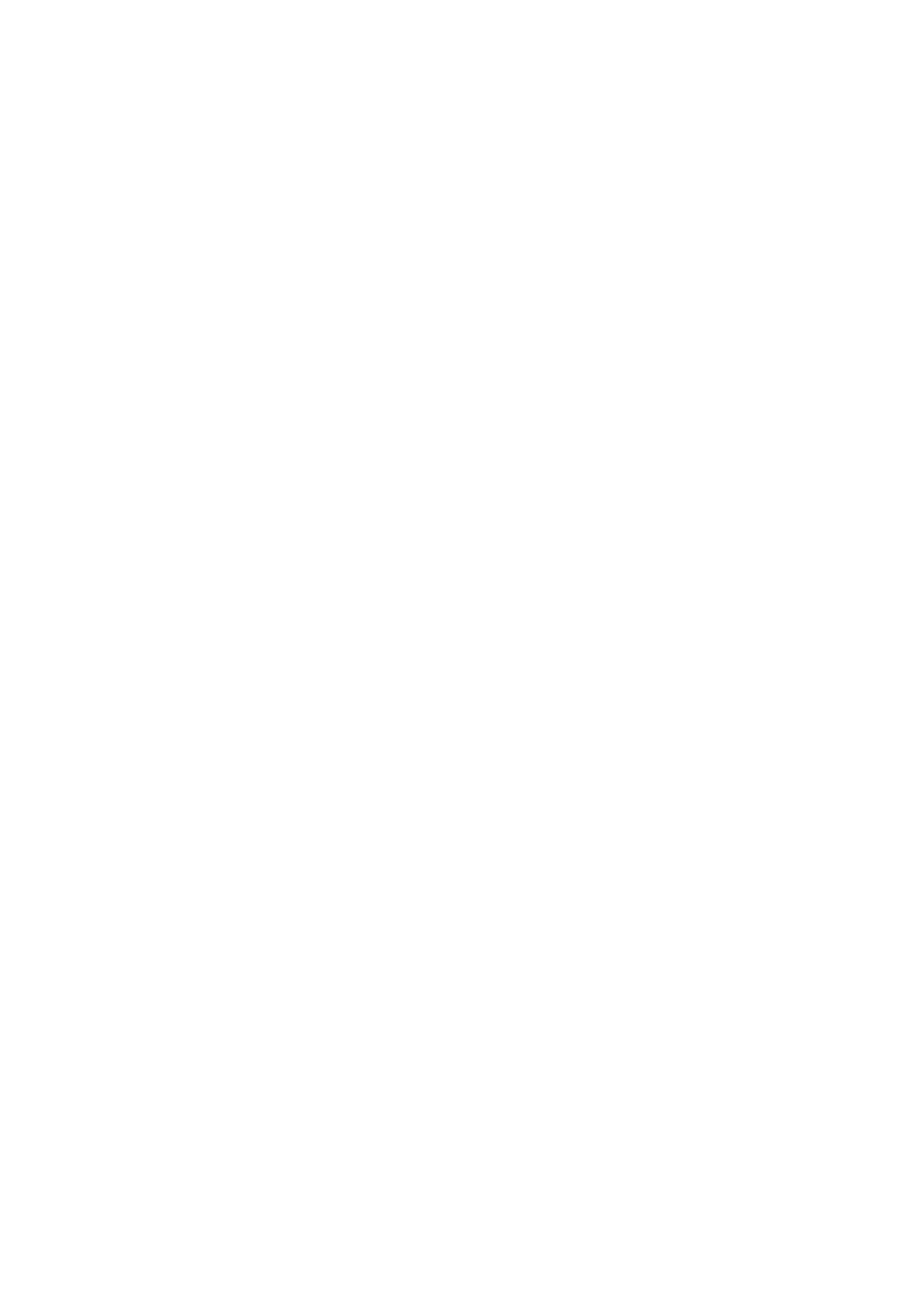First print



New South Wales

# **Child Protection (Offenders Registration) Amendment Bill 2007**

# **Contents**

|                                                                          | Page |
|--------------------------------------------------------------------------|------|
| Name of Act                                                              | 2    |
| Commencement                                                             | 2    |
| Amendment of Child Protection (Offenders Registration)<br>Act 2000 No 42 | 2    |
| Amendment of Crimes (Forensic Procedures) Act 2000<br>No 59              | 2    |
| Amendment of Freedom of Information Act 1989 No 5                        | 2    |
| Consequential amendments                                                 | 2    |
| Repeal of Act                                                            | 2    |
| Amendment of Child Protection (Offenders Registration)<br>Act 2000 No 42 | 3    |
| Amendment of Crimes (Forensic Procedures) Act 2000<br>No 59              | 18   |
| Amendment of Freedom of Information Act 1989 No 5                        | 25   |
| Consequential amendments                                                 | 26   |
|                                                                          |      |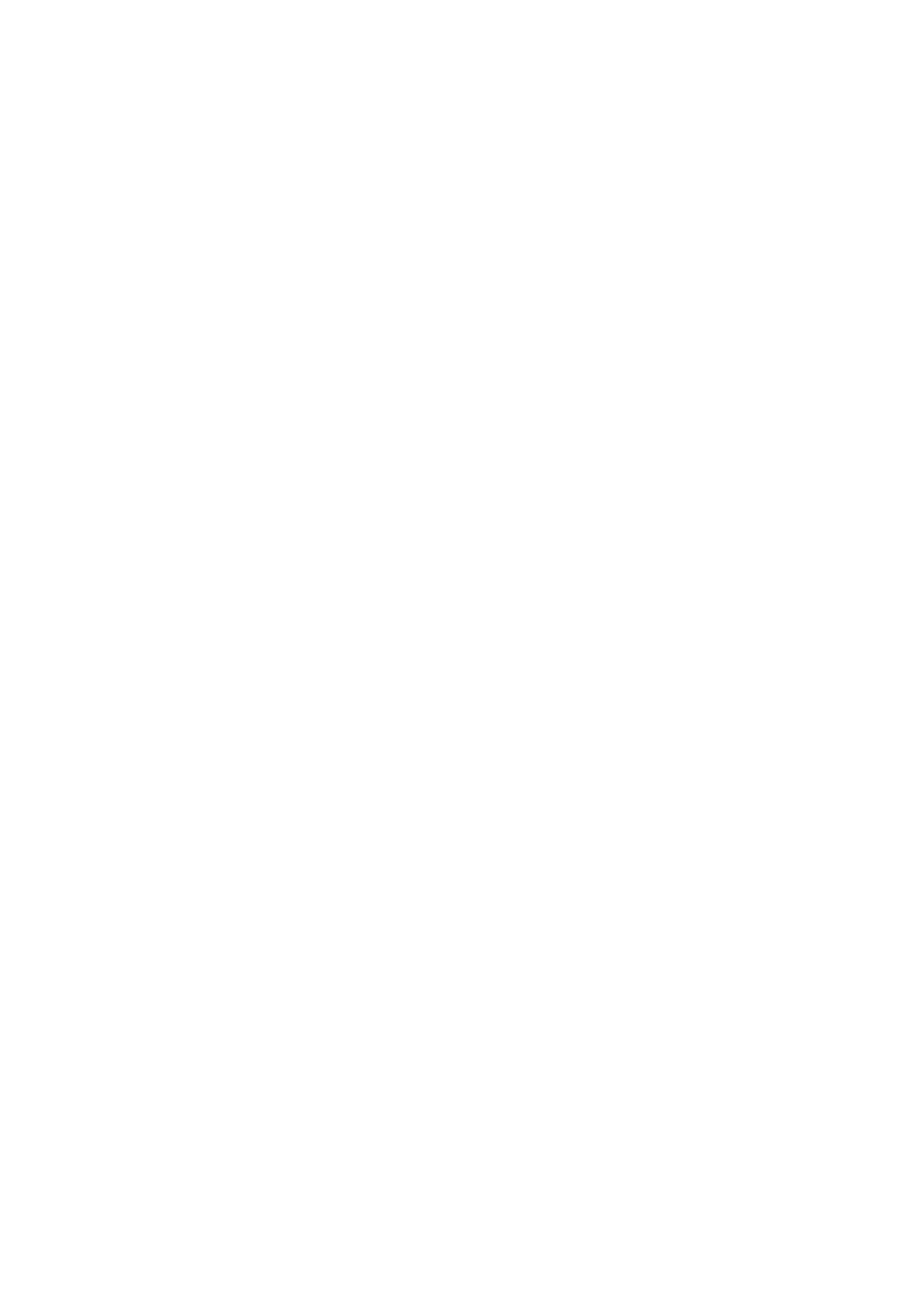

New South Wales

# **Child Protection (Offenders Registration) Amendment Bill 2007**

No , 2007

# **A Bill for**

An Act to amend the *Child Protection (Offenders Registration) Act 2000* and certain other Acts to make further provision with respect to registration and reporting requirements for certain offenders.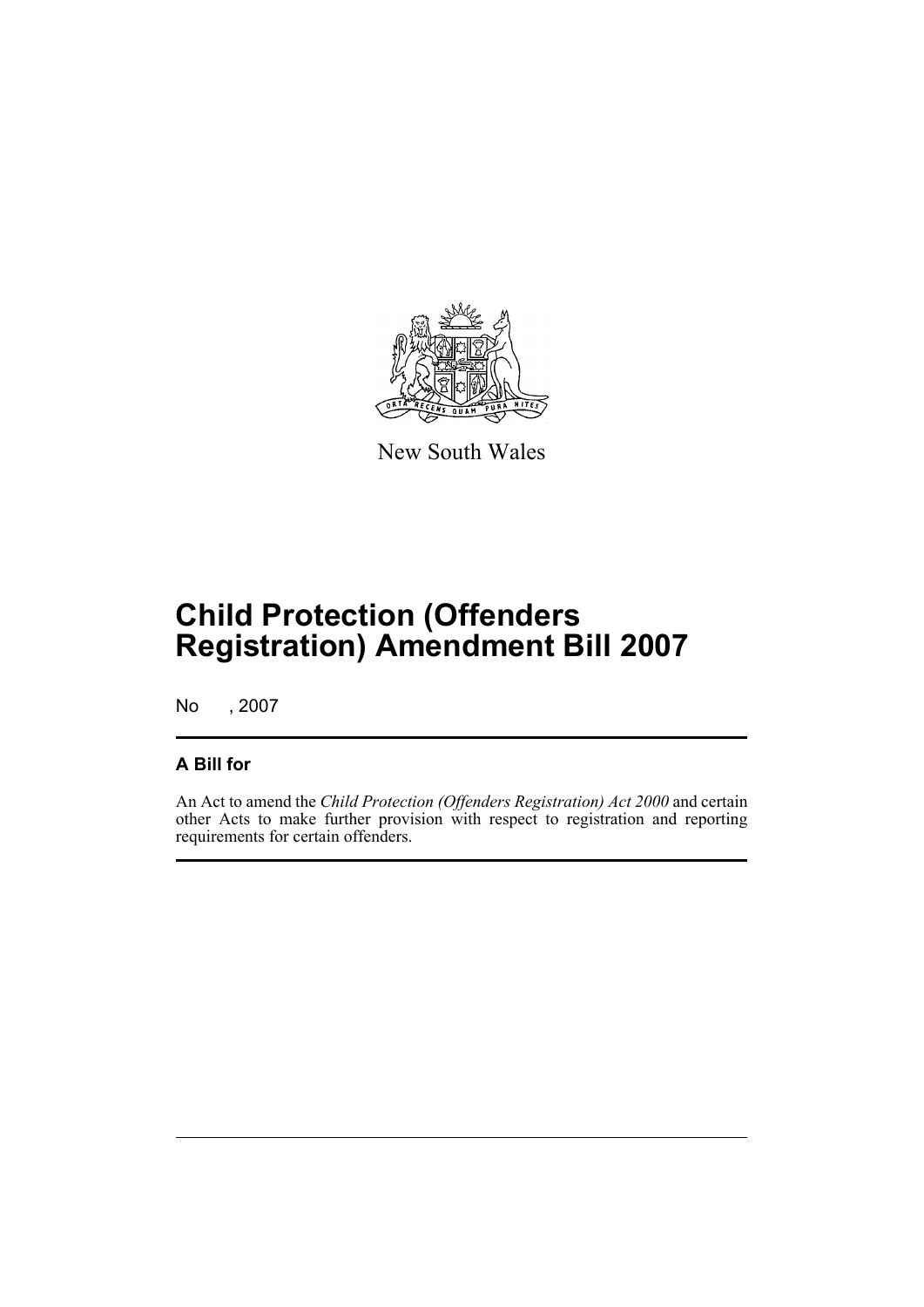<span id="page-11-6"></span><span id="page-11-5"></span><span id="page-11-4"></span><span id="page-11-3"></span><span id="page-11-2"></span><span id="page-11-1"></span><span id="page-11-0"></span>

|     |                                                                                                                                                                                         | $\mathbf{1}$                                                                                                                                                                                                                                                                                                                                 |
|-----|-----------------------------------------------------------------------------------------------------------------------------------------------------------------------------------------|----------------------------------------------------------------------------------------------------------------------------------------------------------------------------------------------------------------------------------------------------------------------------------------------------------------------------------------------|
|     |                                                                                                                                                                                         | $\overline{2}$                                                                                                                                                                                                                                                                                                                               |
|     | This Act is the Child Protection (Offenders Registration) Amendment<br>Act 2007.                                                                                                        | 3<br>$\overline{4}$                                                                                                                                                                                                                                                                                                                          |
|     |                                                                                                                                                                                         | $\sqrt{5}$                                                                                                                                                                                                                                                                                                                                   |
| (1) | This Act commences on a day or days to be appointed by proclamation,<br>except as provided by subsections $(2)$ and $(3)$ .                                                             | 6<br>$\overline{7}$                                                                                                                                                                                                                                                                                                                          |
| (2) | Schedule 4.1 [1] commences on the date of commencement of section<br>7 of the <i>Local Court Act 2007</i> , or the date of commencement of<br>Schedule 1 [11], whichever is the later.  | $\bf 8$<br>9<br>10                                                                                                                                                                                                                                                                                                                           |
| (3) | Schedule 4.1 [2] commences on the date of commencement of section<br>51 of the <i>Local Court Act 2007</i> , or the date of commencement of<br>Schedule 1 [11], whichever is the later. | 11<br>12<br>13                                                                                                                                                                                                                                                                                                                               |
|     |                                                                                                                                                                                         | 14                                                                                                                                                                                                                                                                                                                                           |
|     | The Child Protection (Offenders Registration) Act 2000 is amended as<br>set out in Schedule 1.                                                                                          | 15<br>16                                                                                                                                                                                                                                                                                                                                     |
|     |                                                                                                                                                                                         | 17                                                                                                                                                                                                                                                                                                                                           |
|     | The Crimes (Forensic Procedures) Act 2000 is amended as set out<br>Schedule 2.                                                                                                          | 18<br>19                                                                                                                                                                                                                                                                                                                                     |
|     |                                                                                                                                                                                         | 20                                                                                                                                                                                                                                                                                                                                           |
|     | The Freedom of Information Act 1989 is amended as set out Schedule 3.                                                                                                                   | 21                                                                                                                                                                                                                                                                                                                                           |
|     |                                                                                                                                                                                         | 22                                                                                                                                                                                                                                                                                                                                           |
|     | The Acts specified in Schedule 4 are amended as set out in that<br>Schedule.                                                                                                            | 23<br>24                                                                                                                                                                                                                                                                                                                                     |
|     |                                                                                                                                                                                         | 25                                                                                                                                                                                                                                                                                                                                           |
| (1) | This Act is repealed on the day following the day on which all of the<br>provisions of this Act have commenced.                                                                         | 26<br>27                                                                                                                                                                                                                                                                                                                                     |
| (2) | The repeal of this Act does not, because of the operation of section 30<br>of the <i>Interpretation Act 1987</i> , affect any amendment made by this Act.                               | 28<br>29                                                                                                                                                                                                                                                                                                                                     |
|     |                                                                                                                                                                                         | The Legislature of New South Wales enacts:<br><b>Name of Act</b><br><b>Commencement</b><br>Amendment of Child Protection (Offenders Registration) Act 2000 No 42<br>Amendment of Crimes (Forensic Procedures) Act 2000 No 59<br>Amendment of Freedom of Information Act 1989 No 5<br><b>Consequential amendments</b><br><b>Repeal of Act</b> |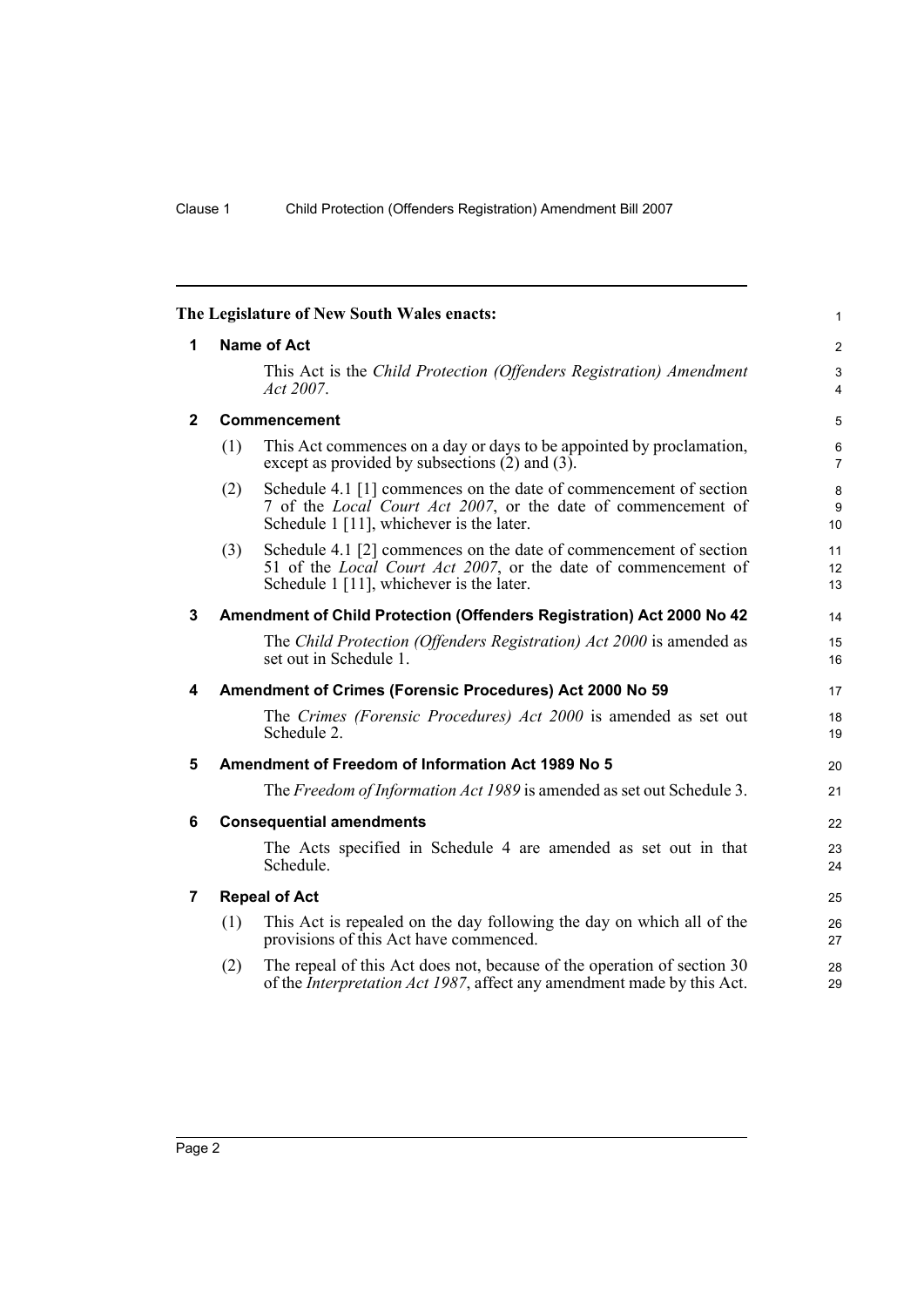Amendment of Child Protection (Offenders Registration) Act 2000 No 42 Schedule 1

# <span id="page-12-0"></span>**Schedule 1 Amendment of Child Protection (Offenders Registration) Act 2000 No 42**

(Section 3)

1 2

3

| [1]                | <b>Section 3 Definitions</b>                                                                    |                                                                                                                                                  | 4              |  |  |
|--------------------|-------------------------------------------------------------------------------------------------|--------------------------------------------------------------------------------------------------------------------------------------------------|----------------|--|--|
|                    | in section $3(1)$ .                                                                             | Omit "section 3D" from the definition of <i>child protection registration order</i>                                                              | 5<br>6         |  |  |
|                    | Insert instead "Part 2A".                                                                       |                                                                                                                                                  | $\overline{7}$ |  |  |
| [2]                |                                                                                                 | Section 3 (1), definition of "Class 1 offence"                                                                                                   | 8              |  |  |
|                    |                                                                                                 | Insert after paragraph (d) of the definition:                                                                                                    | 9              |  |  |
|                    | (d1)                                                                                            | an offence against section 80A of the Crimes Act 1900,<br>where the person against whom the offence is committed<br>is a child, or               | 10<br>11<br>12 |  |  |
| $[3]$              |                                                                                                 | Section 3 (1), definition of "sentence"                                                                                                          | 13             |  |  |
|                    |                                                                                                 | Insert ", any action taken under section 10A of the Crimes (Sentencing<br>Procedure) Act 1999" after "Children (Criminal Proceedings) Act 1987". | 14<br>15       |  |  |
| [4]                |                                                                                                 | <b>Section 3A Registrable persons</b>                                                                                                            | 16             |  |  |
|                    | Omit section $3A(2)$ (b).                                                                       |                                                                                                                                                  | 17             |  |  |
| [5]                | Section 3A (2) (d)                                                                              |                                                                                                                                                  | 18             |  |  |
|                    |                                                                                                 | Insert "or the offence results in the making of a child protection registration<br>order against the person" after "existing controlled person". | 19<br>20       |  |  |
| [6]                | person                                                                                          | Section 3B Circumstances in which person ceases to be registrable                                                                                | 21<br>22       |  |  |
|                    | Insert "or otherwise ceases to have effect under this Act" after "appeal" in<br>section 3B (c). |                                                                                                                                                  |                |  |  |
| $\left[ 7 \right]$ | <b>Section 3C</b>                                                                               |                                                                                                                                                  | 25             |  |  |
|                    | Omit the section. Insert instead:                                                               |                                                                                                                                                  |                |  |  |
|                    | 3C                                                                                              | <b>Corresponding registrable persons</b>                                                                                                         | 27             |  |  |
|                    | (1)                                                                                             | A corresponding registrable person is a person who:                                                                                              | 28             |  |  |
|                    |                                                                                                 | had at any time been in a foreign jurisdiction and at that<br>(a)<br>time had been required to report to the corresponding<br>registrar, and     | 29<br>30<br>31 |  |  |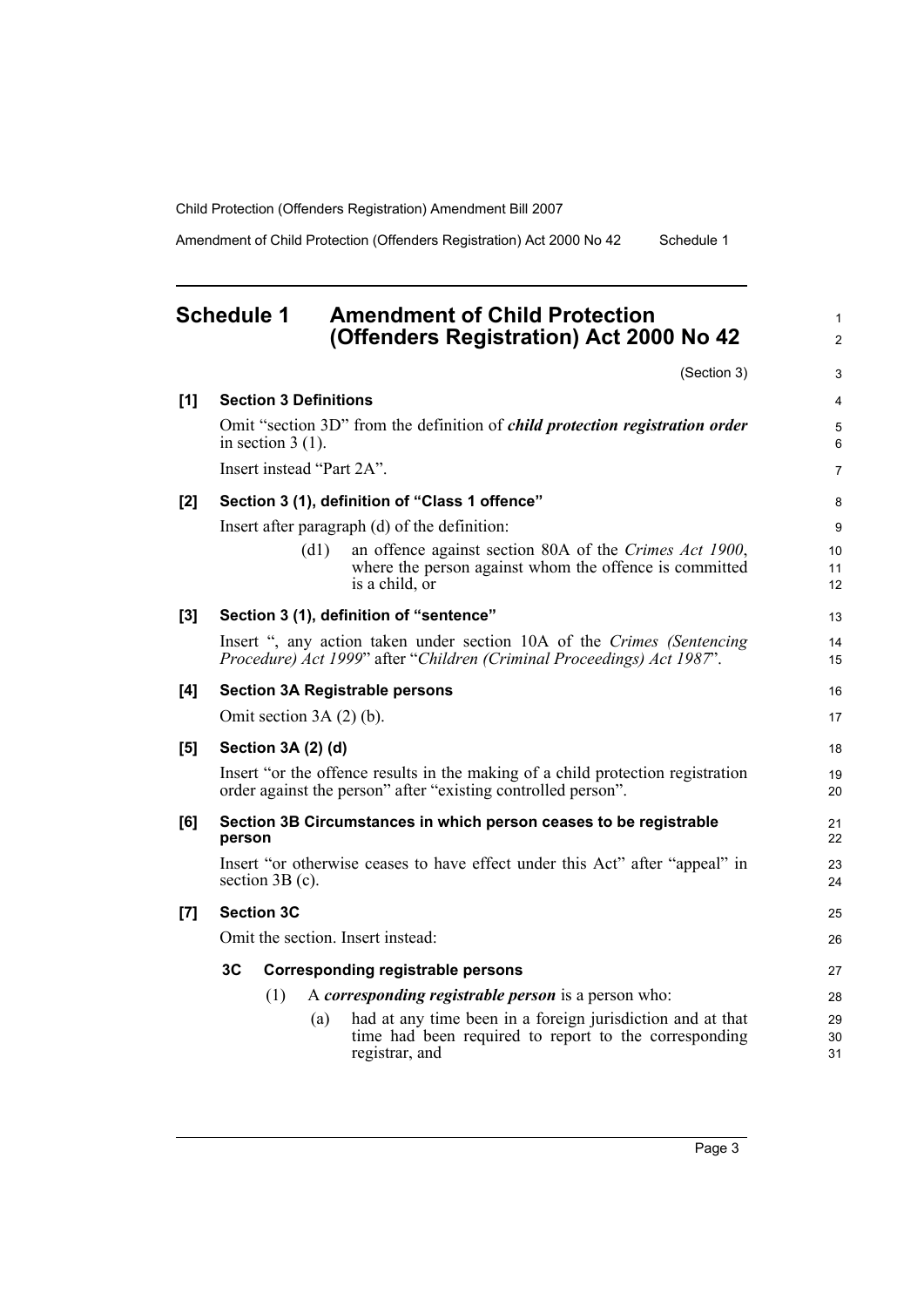Schedule 1 Amendment of Child Protection (Offenders Registration) Act 2000 No 42

|     |                           | (b) | would, if the person were currently in that jurisdiction, still<br>be required to report to that corresponding registrar.                                                                                                                                                                                                                                 | 1<br>$\overline{\mathbf{c}}$     |
|-----|---------------------------|-----|-----------------------------------------------------------------------------------------------------------------------------------------------------------------------------------------------------------------------------------------------------------------------------------------------------------------------------------------------------------|----------------------------------|
|     | (2)                       |     | Subject to the regulations, a person is a corresponding registrable<br>person under subsection (1) even if the offence in respect of<br>which he or she is required to report in the foreign jurisdiction is<br>not a registrable offence for the purposes of this Act.                                                                                   | 3<br>4<br>5<br>6                 |
|     | (3)                       |     | A corresponding registrable person includes a person who:                                                                                                                                                                                                                                                                                                 | 7                                |
|     |                           | (a) | has been found guilty of an offence under a law of a<br>foreign jurisdiction that is a Class 1 offence or a Class 2<br>offence for the purposes of this Act, and                                                                                                                                                                                          | 8<br>9<br>10                     |
|     |                           | (b) | as a consequence of having been found guilty of that<br>offence has been required to report in that jurisdiction<br>information about himself or herself to a person or body<br>exercising functions substantially similar to those of the<br>Commissioner of Police under this Act, and to keep that<br>information current for a particular period, and | 11<br>12<br>13<br>14<br>15<br>16 |
|     |                           | (c) | would, if the person were currently in that jurisdiction, still<br>be required to report that information.                                                                                                                                                                                                                                                | 17<br>18                         |
|     | (4)                       |     | The regulations may exclude any person or class of persons from<br>being a corresponding registrable person.                                                                                                                                                                                                                                              | 19<br>20                         |
| [8] | Part 2A, heading          |     |                                                                                                                                                                                                                                                                                                                                                           | 21                               |
|     | Insert before section 3D: |     |                                                                                                                                                                                                                                                                                                                                                           | 22                               |
|     |                           |     | Part 2A Child protection registration orders                                                                                                                                                                                                                                                                                                              | 23                               |
| [9] | proceedings               |     | Section 3D Child protection registration orders made during criminal                                                                                                                                                                                                                                                                                      | 24<br>25                         |
|     |                           |     | Omit section 3D $(2)$ – $(5)$ . Insert instead:                                                                                                                                                                                                                                                                                                           | 26                               |
|     | (2)                       |     | A court may make an order under this section only if:                                                                                                                                                                                                                                                                                                     | 27                               |
|     |                           | (a) | the court is satisfied that the person poses a risk to the lives<br>or sexual safety of one or more children, or of children<br>generally, and                                                                                                                                                                                                            | 28<br>29<br>30                   |
|     |                           | (b) | the court imposes a sentence on the person in relation to<br>the offence (other than an order under section 10 of the<br>Crimes (Sentencing Procedure) Act 1999 or section 33 (1)<br>(a) of the Children (Criminal Proceedings) Act 1987), and                                                                                                            | 31<br>32<br>33<br>34             |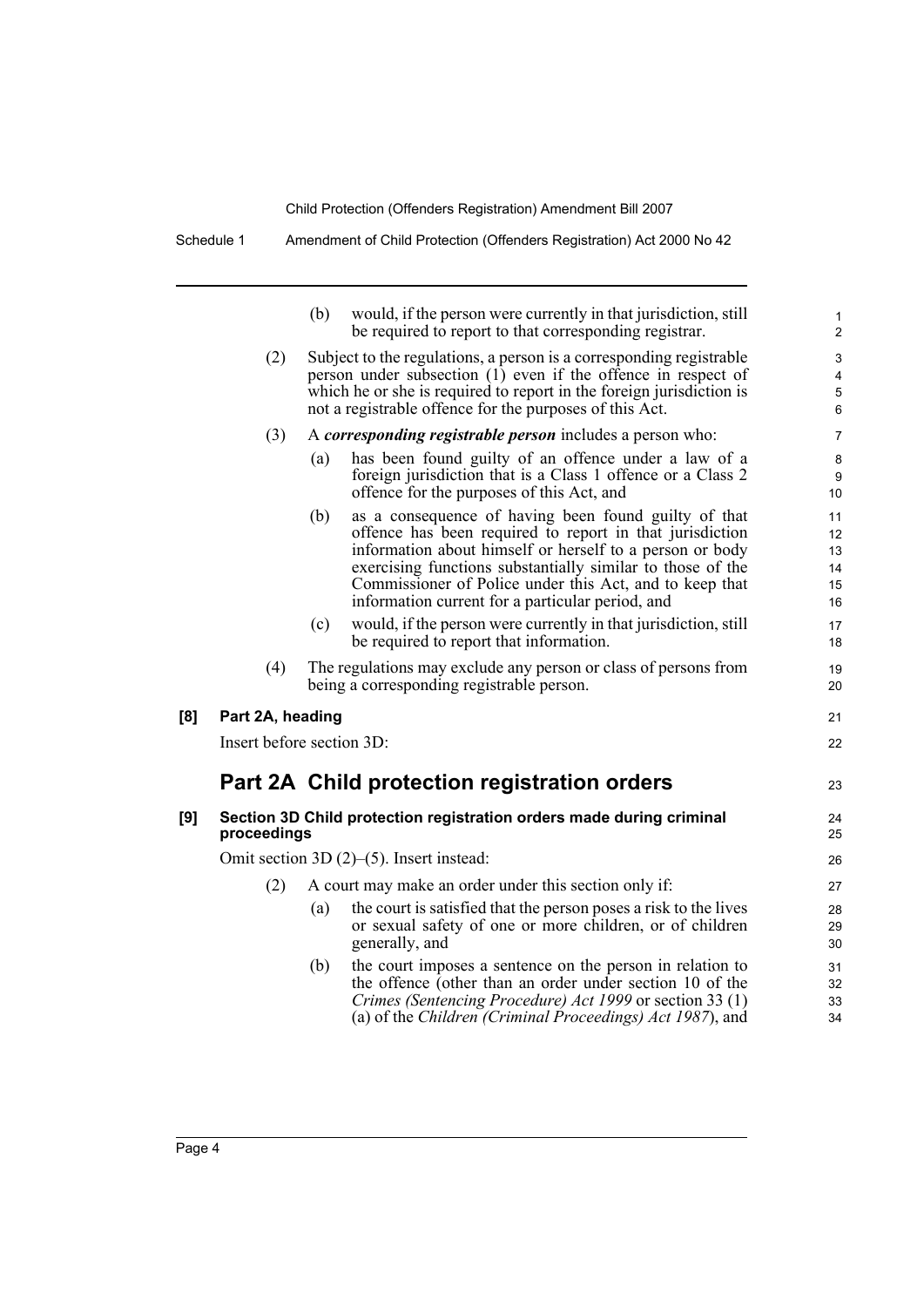Amendment of Child Protection (Offenders Registration) Act 2000 No 42 Schedule 1

- (c) an application for the imposition of the order is made by the prosecution.
- **Note.** The effect of subsection (2) (b) is to prevent a child protection registration order being made in certain circumstances if an order is made dismissing the charge or conditionally discharging the offender.

#### **[10] Section 3D (7)**

Omit the subsection.

#### **[11] Sections 3E, 3F, 3G and 3H**

Omit section 3E. Insert instead:

#### **3E Child protection registration orders made after conclusion of criminal proceedings**

- (1) A Local Court may, on application by the Commissioner of Police, order a person who has been sentenced by a court of New South Wales in respect of an offence that is not a Class 1 offence or a Class 2 offence to comply with the reporting obligations under this Act.
- (2) A Local Court may make an order under this section only if:
	- (a) the Court is satisfied that the person poses a risk to the lives or sexual safety of one or more children, or of children generally, and
	- (b) the sentence imposed on the person in respect of the offence was not an order under section 10 of the *Crimes (Sentencing Procedure) Act 1999* or under section 33 (1) (a) of the *Children (Criminal Proceedings) Act 1987*.

**Note.** The effect of subsection (2) (b) is to prevent a child protection registration order being made if an order is made dismissing the charge or conditionally discharging the offender.

- (3) An application for an order under this section must be made within 21 days after the person with respect to whom the order is sought is sentenced for the relevant offence.
- (4) For the purposes of Division 6 of Part 3, if a Local Court makes an order in respect of a person under this section, the person is taken to have been found guilty of, and sentenced for, a Class 2 offence on the date an order under this section is made.

#### **3F Child protection registration orders made in relation to foreign offences and offences committed before 15 October 2001**

(1) A Local Court may, on application by the Commissioner of Police, order any of the following persons to comply with the reporting obligations of this Act:

6 7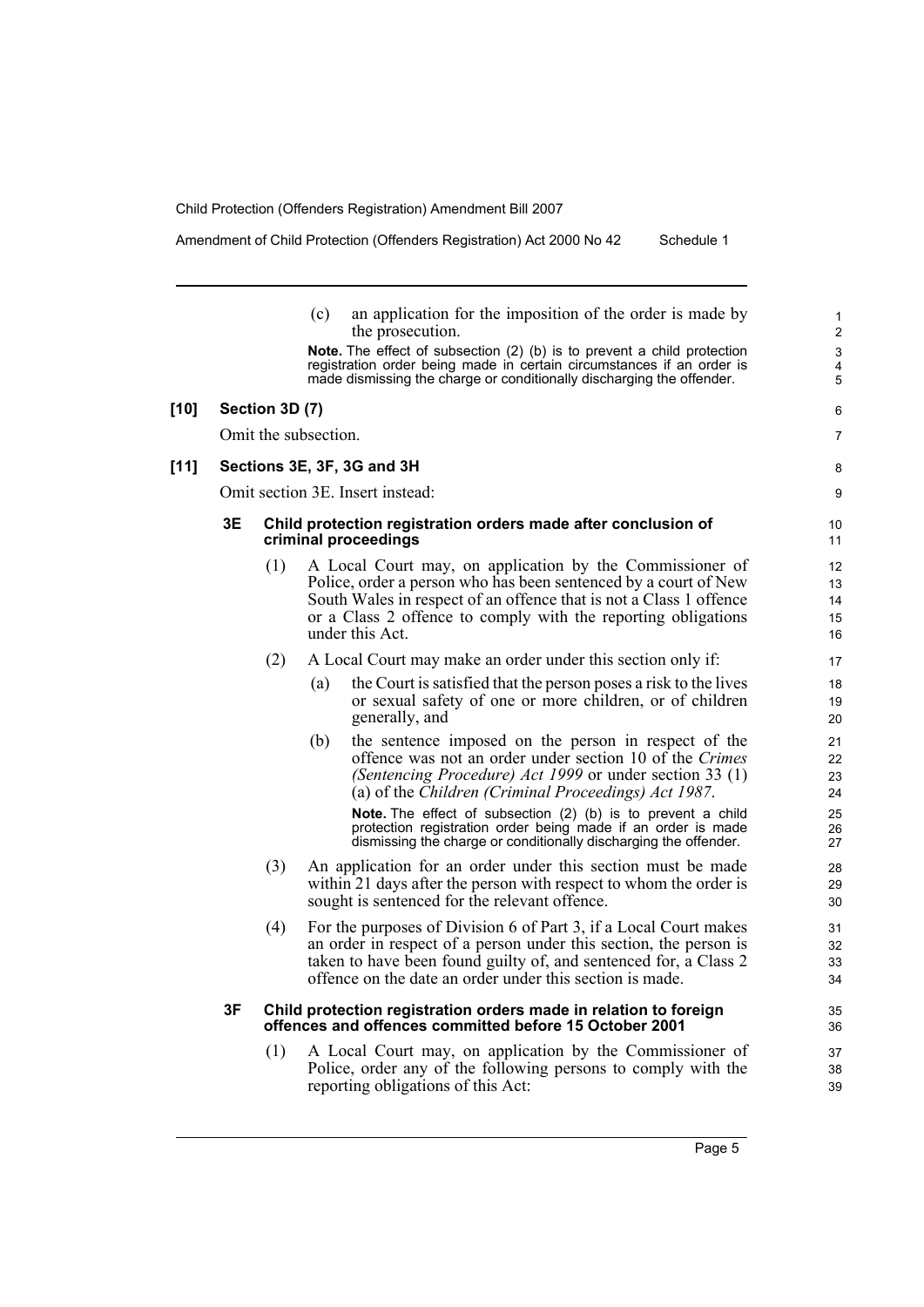Schedule 1 Amendment of Child Protection (Offenders Registration) Act 2000 No 42

|    |     | (a) | a person who has been found guilty of an offence against<br>the law of a foreign jurisdiction that, if the offence had<br>been committed in New South Wales, would have been an<br>offence under the law of New South Wales, and who is not<br>otherwise a registrable person in respect of that offence, | 1<br>$\mathbf 2$<br>3<br>4<br>5 |
|----|-----|-----|-----------------------------------------------------------------------------------------------------------------------------------------------------------------------------------------------------------------------------------------------------------------------------------------------------------|---------------------------------|
|    |     | (b) | a person who has (at any time) been sentenced by a court<br>for a Class 1 offence of which the person was found guilty<br>before 15 October 2001, unless the person was a child at<br>the time that the offence was committed.                                                                            | 6<br>$\overline{7}$<br>8<br>9   |
|    | (2) |     | A Local Court may make an order under this section only if it is<br>satisfied that the person poses a risk to the lives or sexual safety<br>of one or more children, or of children generally.                                                                                                            | 10<br>11<br>12                  |
|    | (3) |     | For the purposes of Division 6 of Part 3, if a Local Court makes<br>an order in respect of a person under this section, the person is<br>taken to have been found guilty of, and sentenced for, a Class 2<br>offence on the date an order under this section is made.                                     | 13<br>14<br>15<br>16            |
|    | (4) |     | Section 44 of the <i>Local Courts Act 1982</i> does not apply to<br>proceedings for an order under this section.                                                                                                                                                                                          | 17<br>18                        |
|    | (5) |     | The fact that an offence in respect of which a person has been<br>found guilty is spent does not prevent the making of an order<br>under this section.                                                                                                                                                    | 19<br>20<br>21                  |
|    | (6) |     | For the purposes of this section, an offence is spent if, under a law<br>in any jurisdiction, the person is permitted not to disclose the fact<br>that the person was convicted or found guilty of the offence.                                                                                           | 22<br>23<br>24                  |
| 3G |     |     | Child protection registration orders made after grant of bail under<br><b>Mental Health (Criminal Procedure) Act 1990</b>                                                                                                                                                                                 | 25<br>26                        |
|    | (1) |     | A court that grants bail to a person in respect of a Class 1 offence<br>or a Class 2 offence under section 10 (3) (b), 14 (b) (ii) or 17 (2)<br>of the Mental Health (Criminal Procedure) Act 1990 may order<br>that the person comply with the reporting obligations of this Act.                        | 27<br>28<br>29<br>30            |
|    | (2) |     | A court may make an order under this section only if it is satisfied<br>that the person poses a risk to the lives or sexual safety of one or<br>more children, or of children generally.                                                                                                                  | 31<br>32<br>33                  |
|    | (3) |     | A court may make an order under this section only if:                                                                                                                                                                                                                                                     | 34                              |
|    |     | (a) | an application for the imposition of the order is made by<br>the prosecution, and                                                                                                                                                                                                                         | 35<br>36                        |
|    |     | (b) | the order is made concurrently with the granting of the<br>person's bail.                                                                                                                                                                                                                                 | 37<br>38                        |
|    |     |     |                                                                                                                                                                                                                                                                                                           |                                 |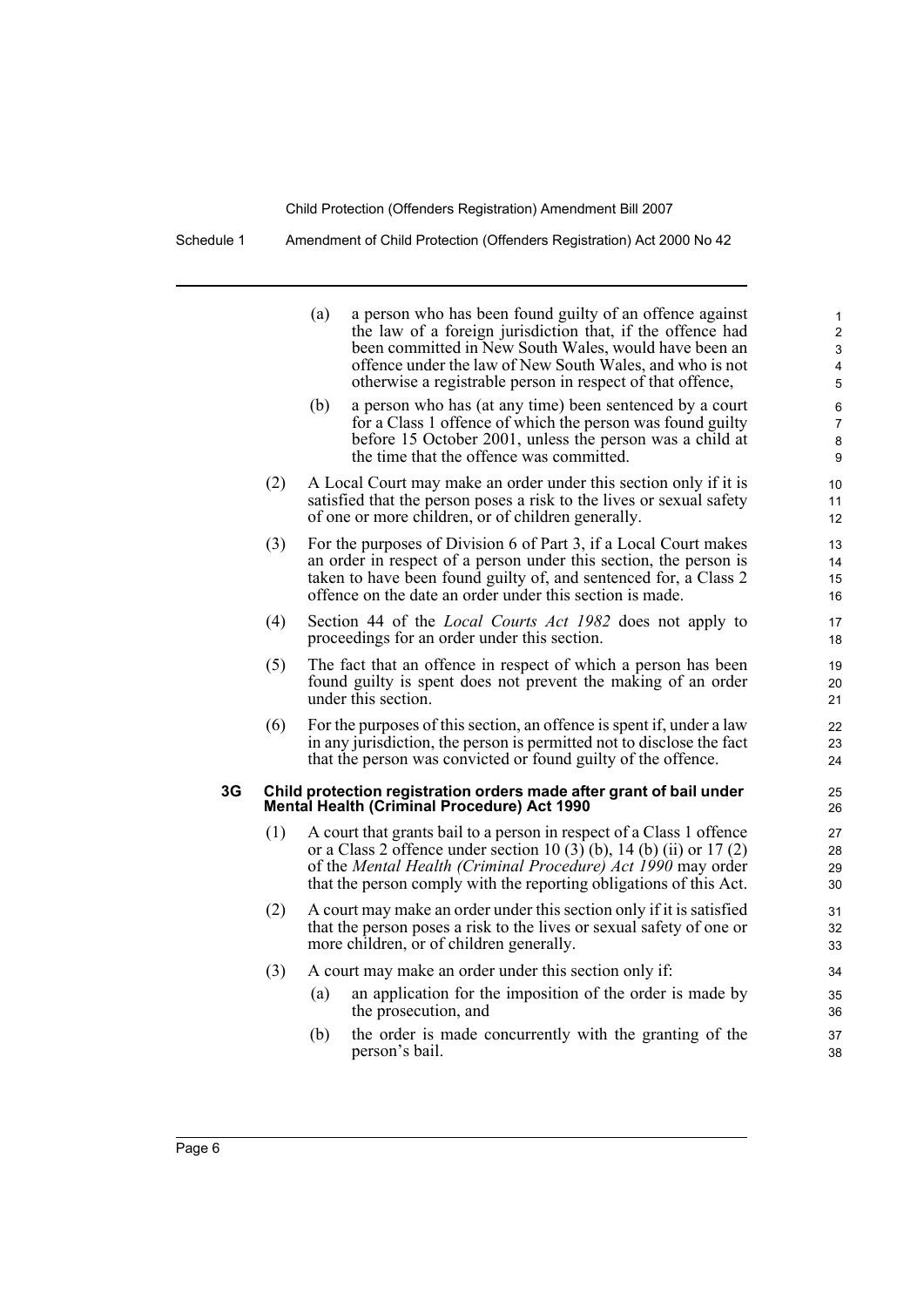Amendment of Child Protection (Offenders Registration) Act 2000 No 42 Schedule 1

|    | (4) | For the purposes of Division 6 of Part 3, if a court makes an order<br>in respect of a person under this section the person is taken to<br>have been found guilty of, and sentenced for, a Class 2 offence<br>on the date the order is made.                                                                                                                                                                                                                                                 |                                              |  |  |  |  |  |  |  |
|----|-----|----------------------------------------------------------------------------------------------------------------------------------------------------------------------------------------------------------------------------------------------------------------------------------------------------------------------------------------------------------------------------------------------------------------------------------------------------------------------------------------------|----------------------------------------------|--|--|--|--|--|--|--|
|    | (5) | A decision to make an order under this section is a decision in<br>relation to bail for the purposes of Part 6 of the <i>Bail Act 1978</i> .                                                                                                                                                                                                                                                                                                                                                 | 5<br>6                                       |  |  |  |  |  |  |  |
|    | (6) | An order made under this section ceases to have effect if:                                                                                                                                                                                                                                                                                                                                                                                                                                   | 7                                            |  |  |  |  |  |  |  |
|    |     | proceedings against the person in respect of the Class 1<br>(a)<br>offence or Class 2 offence are withdrawn by the<br>prosecution or dismissed by a court, or                                                                                                                                                                                                                                                                                                                                | 8<br>9<br>10                                 |  |  |  |  |  |  |  |
|    |     | (b)<br>the person is sentenced by a court in respect of the Class 1<br>offence or Class 2 offence, or                                                                                                                                                                                                                                                                                                                                                                                        | 11<br>12                                     |  |  |  |  |  |  |  |
|    |     | the order is quashed or set aside on a review of the decision<br>(c)<br>in relation to bail under the <i>Bail Act 1978</i> .                                                                                                                                                                                                                                                                                                                                                                 | 13<br>14                                     |  |  |  |  |  |  |  |
|    | (7) | Subsection (4) ceases to apply if the order ceases to have effect.                                                                                                                                                                                                                                                                                                                                                                                                                           | 15                                           |  |  |  |  |  |  |  |
|    | (8) | If an order under this section ceases to have effect as a<br>consequence of the person having been sentenced by a court in<br>respect of the Class 1 offence or Class 2 offence, and the person<br>continues to be a registrable person, the period for which the<br>person's reporting obligations continue is to be reduced by the<br>length of time for which the person was required to comply with<br>the reporting obligations under this Act solely as a consequence<br>of the order. | 16<br>17<br>18<br>19<br>20<br>21<br>22<br>23 |  |  |  |  |  |  |  |
| 3H |     | Risk to sexual safety of children-meaning                                                                                                                                                                                                                                                                                                                                                                                                                                                    | 24                                           |  |  |  |  |  |  |  |
|    | (1) | For the purposes of this Part, a person poses a risk to the lives or<br>sexual safety of one or more children, or of children generally<br>if there is a risk that the person will engage in conduct that may<br>constitute a Class 1 offence or a Class 2 offence against or in<br>respect of a child or children.                                                                                                                                                                          | 25<br>26<br>27<br>28<br>29                   |  |  |  |  |  |  |  |
|    | (2) | In order for a court to be satisfied that a person poses a risk to the<br>lives or sexual safety of one or more children, or of children<br>generally, it is not necessary for the court to be able to identify a<br>risk to particular children, or a particular class of children.                                                                                                                                                                                                         | 30<br>31<br>32<br>33                         |  |  |  |  |  |  |  |
|    |     |                                                                                                                                                                                                                                                                                                                                                                                                                                                                                              |                                              |  |  |  |  |  |  |  |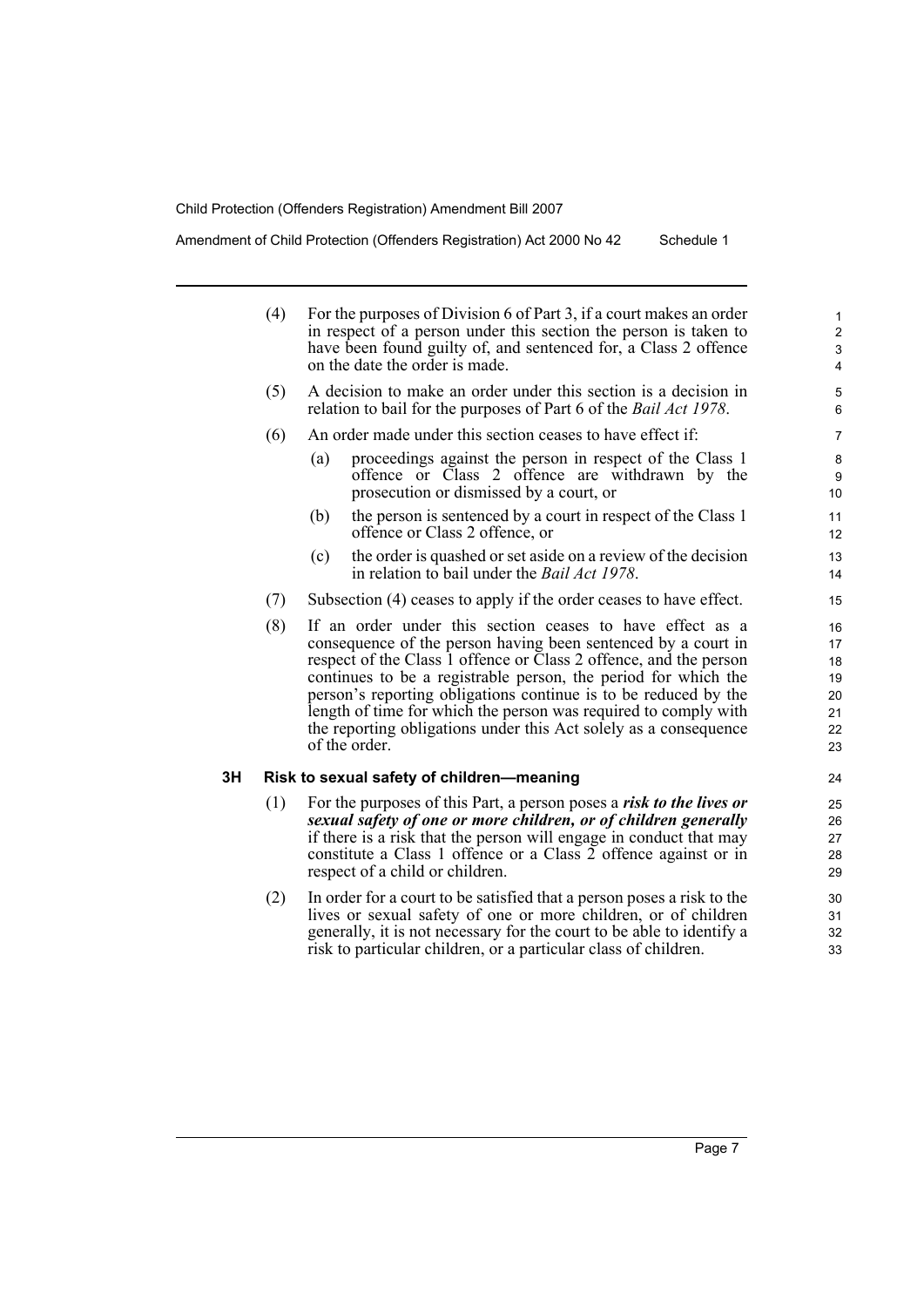Schedule 1 Amendment of Child Protection (Offenders Registration) Act 2000 No 42

| $[12]$ |    | <b>Section 4A</b> |                         |                                                                                                                                                                                                                                                                                     | $\mathbf{1}$               |
|--------|----|-------------------|-------------------------|-------------------------------------------------------------------------------------------------------------------------------------------------------------------------------------------------------------------------------------------------------------------------------------|----------------------------|
|        |    |                   | Insert after section 4: |                                                                                                                                                                                                                                                                                     | $\overline{2}$             |
|        | 4А |                   |                         | Notices to be given when orders made for persons to comply with<br>reporting obligations                                                                                                                                                                                            | 3<br>4                     |
|        |    | (1)               |                         | As soon as practicable after a court makes an order under section<br>3E, 3F or 3G, the court is to give written notice to the person the<br>subject of the order of:                                                                                                                | 5<br>6<br>$\overline{7}$   |
|        |    |                   | (a)                     | the person's reporting obligations, and                                                                                                                                                                                                                                             | 8                          |
|        |    |                   | (b)                     | the consequences that may arise if the person fails to<br>comply with those obligations.                                                                                                                                                                                            | 9<br>10                    |
|        |    | (2)               |                         | As soon as practicable after such an order is made, the court is to<br>give written notice of that fact to:                                                                                                                                                                         | 11<br>12                   |
|        |    |                   | (a)                     | the Commissioner of Police, and                                                                                                                                                                                                                                                     | 13                         |
|        |    |                   | (b)                     | the supervising authority (if any) for the person.                                                                                                                                                                                                                                  | 14                         |
|        |    | (3)               | section.                | The regulations may make provision for or with respect to the<br>manner and form in which written notice must be given under this                                                                                                                                                   | 15<br>16<br>17             |
| [13]   |    |                   |                         | Section 9 Relevant personal information to be reported                                                                                                                                                                                                                              | 18                         |
|        |    |                   |                         | Insert after section $9(1)(1)$ :                                                                                                                                                                                                                                                    | 19                         |
|        |    |                   | (m)                     | details of any carriage service (within the meaning of the<br>Telecommunications Act 1997 of the Commonwealth)<br>used, or intended to be used, by the person,                                                                                                                      | 20<br>21<br>22             |
|        |    |                   | (n)                     | details of any internet service provider or provider of a<br>service<br>(within the<br>meaning<br>carriage<br>οf<br>the<br>Telecommunications Act 1997 of the Commonwealth)<br>used, or intended to be used, by the person,                                                         | 23<br>24<br>25<br>26       |
|        |    |                   | (0)                     | details of the type of any internet connection used, or<br>intended to be used, by the person, including whether the<br>connection is a wireless, broadband, ADSL or dial-up<br>connection.                                                                                         | 27<br>28<br>29<br>30       |
|        |    |                   | (p)                     | details of any email addresses, internet user names, instant<br>messaging user names, chat room user names or any other<br>user name or identity used, or intended to be used, by the<br>person through the internet<br>other electronic<br><sub>or</sub><br>communication service, | 31<br>32<br>33<br>34<br>35 |
|        |    |                   | (q)                     | any other information prescribed by the regulations.                                                                                                                                                                                                                                | 36                         |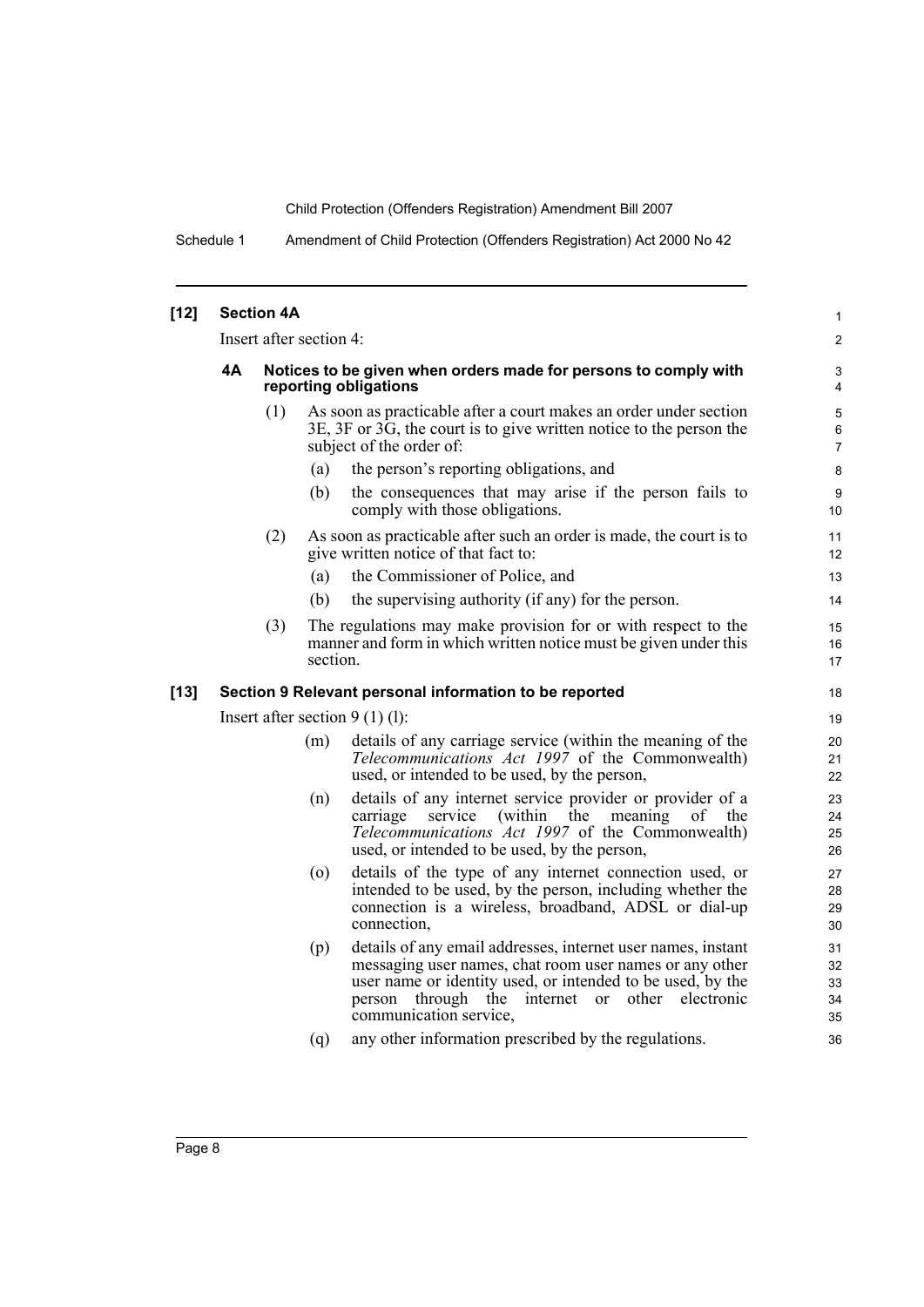Amendment of Child Protection (Offenders Registration) Act 2000 No 42 Schedule 1

| $[14]$ | Section $9(2)$ (b) and (c) |     |                                                                                                                                                                                                                                                                                                                                                                                                            | $\mathbf{1}$                     |
|--------|----------------------------|-----|------------------------------------------------------------------------------------------------------------------------------------------------------------------------------------------------------------------------------------------------------------------------------------------------------------------------------------------------------------------------------------------------------------|----------------------------------|
|        |                            |     | Omit "14 days" wherever occurring. Insert instead "3 days".                                                                                                                                                                                                                                                                                                                                                | $\overline{2}$                   |
|        |                            |     |                                                                                                                                                                                                                                                                                                                                                                                                            |                                  |
| $[15]$ |                            |     | Section 9A When initial report must be made                                                                                                                                                                                                                                                                                                                                                                | 3                                |
|        |                            |     | Omit "28 days" and "14 days" wherever occurring in the Table to the section.                                                                                                                                                                                                                                                                                                                               | 4                                |
|        | Insert instead "7 days".   |     |                                                                                                                                                                                                                                                                                                                                                                                                            | 5                                |
| $[16]$ | information                |     | Section 11 Registrable person must report changes to relevant personal                                                                                                                                                                                                                                                                                                                                     | 6<br>7                           |
|        |                            |     | Omit section 11 (1). Insert instead:                                                                                                                                                                                                                                                                                                                                                                       | 8                                |
|        | (1)                        |     | A registrable person must report to the Commissioner of Police<br>any change in the person's relevant personal information:                                                                                                                                                                                                                                                                                | 9<br>10                          |
|        |                            | (a) | in the case of a change in the information referred to in<br>section 9 (1) (e)—within 3 days after the change occurs,<br>and                                                                                                                                                                                                                                                                               | 11<br>12<br>13                   |
|        |                            | (b) | in any other case—within 14 days after the change occurs.                                                                                                                                                                                                                                                                                                                                                  | 14                               |
| $[17]$ | <b>Section 11 (2)</b>      |     |                                                                                                                                                                                                                                                                                                                                                                                                            | 15                               |
|        |                            |     | Insert "3-day or" before "14-day".                                                                                                                                                                                                                                                                                                                                                                         | 16                               |
| $[18]$ |                            |     | Section 12D Additional matters to be provided                                                                                                                                                                                                                                                                                                                                                              | 17                               |
|        |                            |     | Omit section 12D (1). Insert instead:                                                                                                                                                                                                                                                                                                                                                                      | 18                               |
|        | (1)                        |     | If a report is required to be made in person, the person making the<br>report must also present for inspection:                                                                                                                                                                                                                                                                                            | 19<br>20                         |
|        |                            | (a) | 2 identification documents relating to the registrable<br>person, and                                                                                                                                                                                                                                                                                                                                      | 21<br>22                         |
|        |                            | (b) | if the person making the report is accompanying the<br>registrable person and making the report on the registrable<br>person's behalf, 2 identification documents relating to the<br>person making the report, and                                                                                                                                                                                         | 23<br>24<br>25<br>26             |
|        |                            | (c) | in any case, any other form of identification specified by<br>the regulations for the purposes of this subsection.                                                                                                                                                                                                                                                                                         | 27<br>28                         |
|        | (1A)                       |     | If a registrable person holds a driver licence or a current passport<br>(whether a current Australian passport or current overseas<br>passport), the identification documents presented must include<br>the driver licence, passport or passports (and, if the registrable<br>person holds both a driver licence and a current passport or<br>passports, must include all those identification documents). | 29<br>30<br>31<br>32<br>33<br>34 |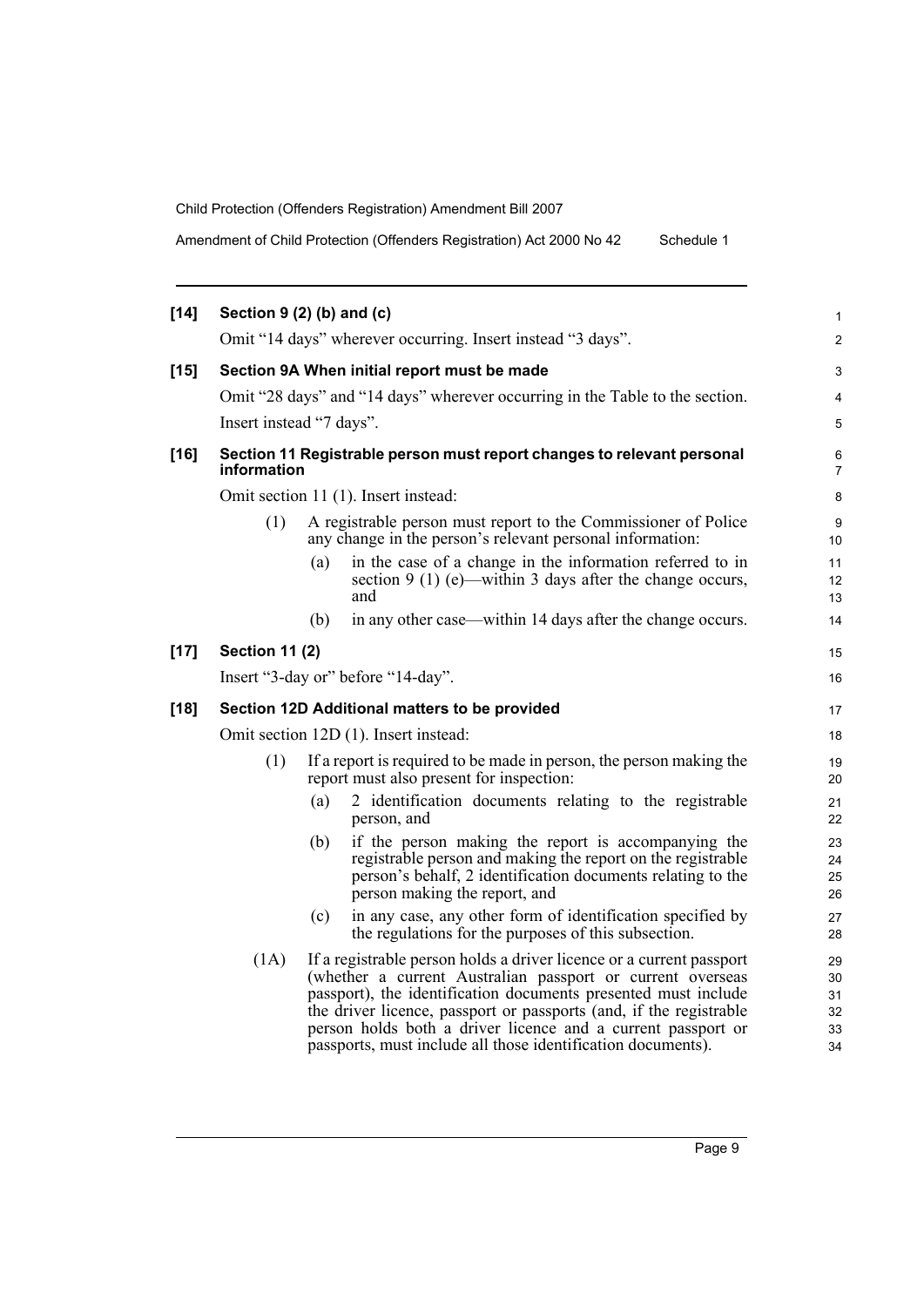Schedule 1 Amendment of Child Protection (Offenders Registration) Act 2000 No 42

|        | (1B)                   | If a person accompanying a registrable person and making a<br>report on his or her behalf holds a driver licence, the<br>identification documents presented must include the driver<br>licence. | $\mathbf{1}$<br>$\overline{2}$<br>$\ensuremath{\mathsf{3}}$<br>4 |
|--------|------------------------|-------------------------------------------------------------------------------------------------------------------------------------------------------------------------------------------------|------------------------------------------------------------------|
| $[19]$ | Section 12D (2)        |                                                                                                                                                                                                 | 5                                                                |
|        | documents".            | Omit "The documents specified in this subsection are the following original                                                                                                                     | 6<br>$\overline{7}$                                              |
|        |                        | Insert instead "Each of the following original documents is an <i>identification</i><br><i>document</i> for the purposes of this section".                                                      | 8<br>$\boldsymbol{9}$                                            |
| $[20]$ | Section 12D (2) (a1)   |                                                                                                                                                                                                 | 10                                                               |
|        |                        | Insert after section $12D(2)(a)$ :                                                                                                                                                              | 11                                                               |
|        |                        | a driver licence,<br>(a1)                                                                                                                                                                       | 12                                                               |
| $[21]$ | Section 12D (2) (b)    |                                                                                                                                                                                                 | 13                                                               |
|        |                        | Omit "or document of identity issued by the Australian Passport Office".                                                                                                                        | 14                                                               |
| $[22]$ | <b>Section 12D (7)</b> |                                                                                                                                                                                                 | 15                                                               |
|        |                        | Insert before the definition of <i>driver licence</i> :                                                                                                                                         | 16                                                               |
|        |                        | <b>Australian passport</b> includes a document of identity issued by<br>the Australian Passport Office.                                                                                         | 17<br>18                                                         |
| $[23]$ |                        | Section 12H Retention of documents, fingerprints and photographs                                                                                                                                | 19                                                               |
|        |                        | Insert at the end of the section:                                                                                                                                                               | 20                                                               |
|        |                        | Note. Part 7B of the Crimes (Forensic Procedures) Act 2000 provides for<br>the carrying out of certain other forensic procedures (including carrying                                            | 21<br>22                                                         |
|        |                        | out of buccal swabs and taking samples of hair other than pubic hair) on<br>persons required to comply with the reporting obligations under this Act.                                           | 23<br>24                                                         |
|        |                        |                                                                                                                                                                                                 |                                                                  |
| $[24]$ | <b>Section 14D</b>     |                                                                                                                                                                                                 | 25                                                               |
|        |                        | Omit the section. Insert instead:                                                                                                                                                               | 26                                                               |
|        | <b>14D</b>             | Reporting period for corresponding registrable persons                                                                                                                                          | 27                                                               |
|        |                        | Despite anything in this Part, a corresponding registrable person                                                                                                                               | 28                                                               |
|        |                        | must continue to comply with the reporting obligations imposed<br>by this Part until he or she ceases to be a corresponding                                                                     | 29<br>30                                                         |
|        |                        | registrable person.                                                                                                                                                                             | 31                                                               |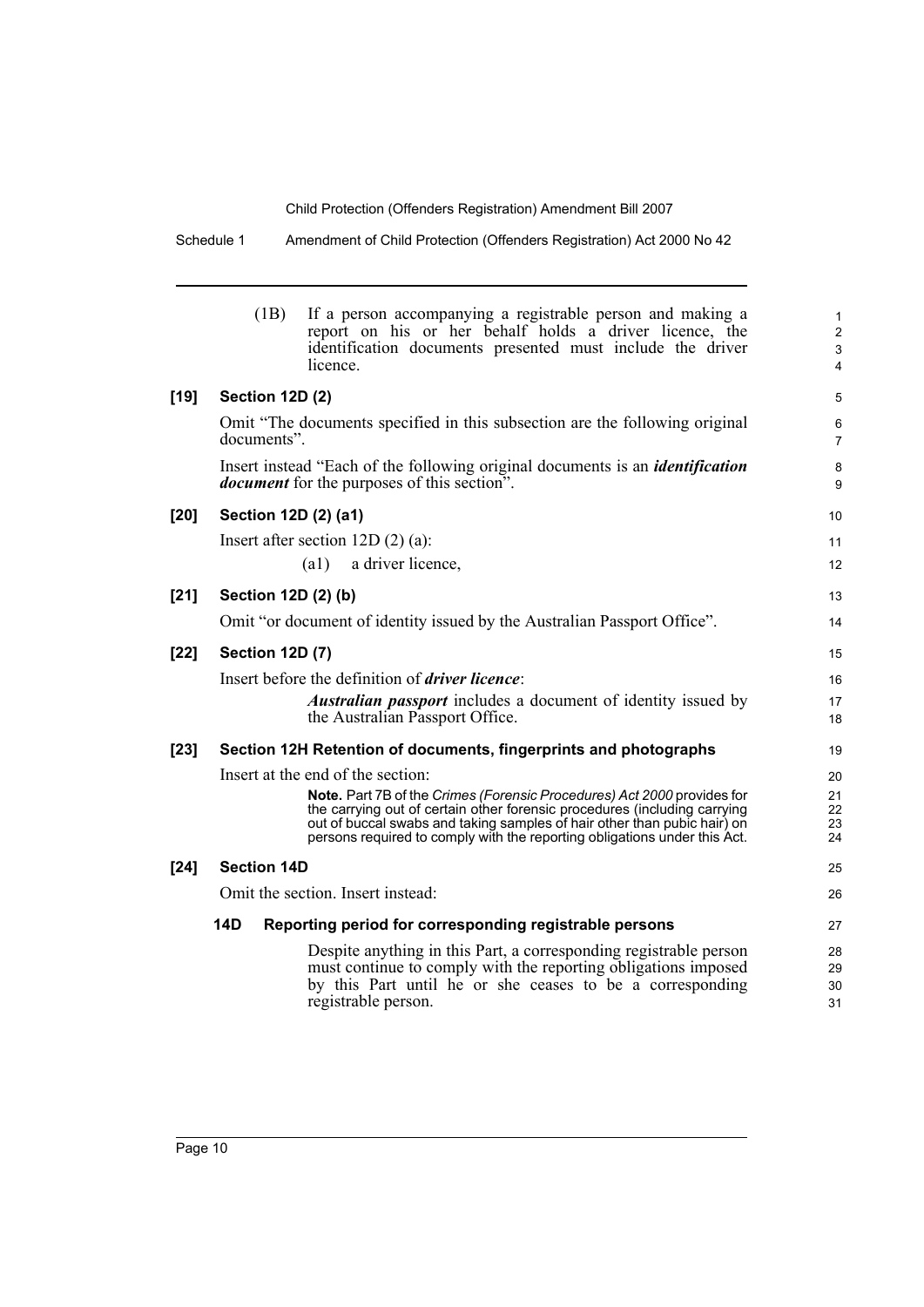Amendment of Child Protection (Offenders Registration) Act 2000 No 42 Schedule 1

| $[25]$ |            |                      | Section 15 Suspension and extension of reporting obligations                                                                                                                                             |  |
|--------|------------|----------------------|----------------------------------------------------------------------------------------------------------------------------------------------------------------------------------------------------------|--|
|        |            |                      | Insert at the end of section 15 $(1)$ (c):                                                                                                                                                               |  |
|        |            |                      | $\cdot$ or                                                                                                                                                                                               |  |
|        |            |                      | (d)<br>the person is the subject of an interim supervision order or<br>extended supervision order under the Crimes (Serious Sex<br>Offenders) Act 2006.                                                  |  |
| $[26]$ |            |                      | Section 17 Offence of failing to comply with reporting obligations                                                                                                                                       |  |
|        |            |                      | Omit the penalty provision from section 17 (1). Insert instead:                                                                                                                                          |  |
|        |            |                      | Maximum penalty: 500 penalty units or imprisonment for<br>5 years, or both.                                                                                                                              |  |
| $[27]$ |            |                      | Section 18 Offence of furnishing false or misleading information                                                                                                                                         |  |
|        |            |                      | Omit the penalty provision. Insert instead:                                                                                                                                                              |  |
|        |            |                      | Maximum penalty: 500 penalty units or imprisonment for<br>5 years, or both.                                                                                                                              |  |
| $[28]$ | Part 3A    |                      |                                                                                                                                                                                                          |  |
|        |            | Insert after Part 3: |                                                                                                                                                                                                          |  |
|        |            |                      | Part 3A Change of name                                                                                                                                                                                   |  |
|        | <b>19C</b> |                      | <b>Application of Part</b>                                                                                                                                                                               |  |
|        |            |                      | This Part applies despite anything to the contrary in the <i>Births</i> ,<br>Deaths and Marriages Registration Act 1995.                                                                                 |  |
|        | <b>19D</b> |                      | <b>Definitions</b>                                                                                                                                                                                       |  |
|        |            |                      | In this Part:                                                                                                                                                                                            |  |
|        |            |                      | <i>change of name application</i> means an application by or on<br>behalf of a registrable person for registration of a change of the<br>person's name for which approval is required under section 19E. |  |
|        |            |                      | <i>interstate Registrar</i> means an authority responsible under a law<br>of another State or a Territory for the registration of births, deaths<br>and marriages.                                       |  |
|        |            |                      | <b>NSW Registrar</b> means the Registrar within the meaning of the<br>Births, Deaths and Marriages Registration Act 1995.                                                                                |  |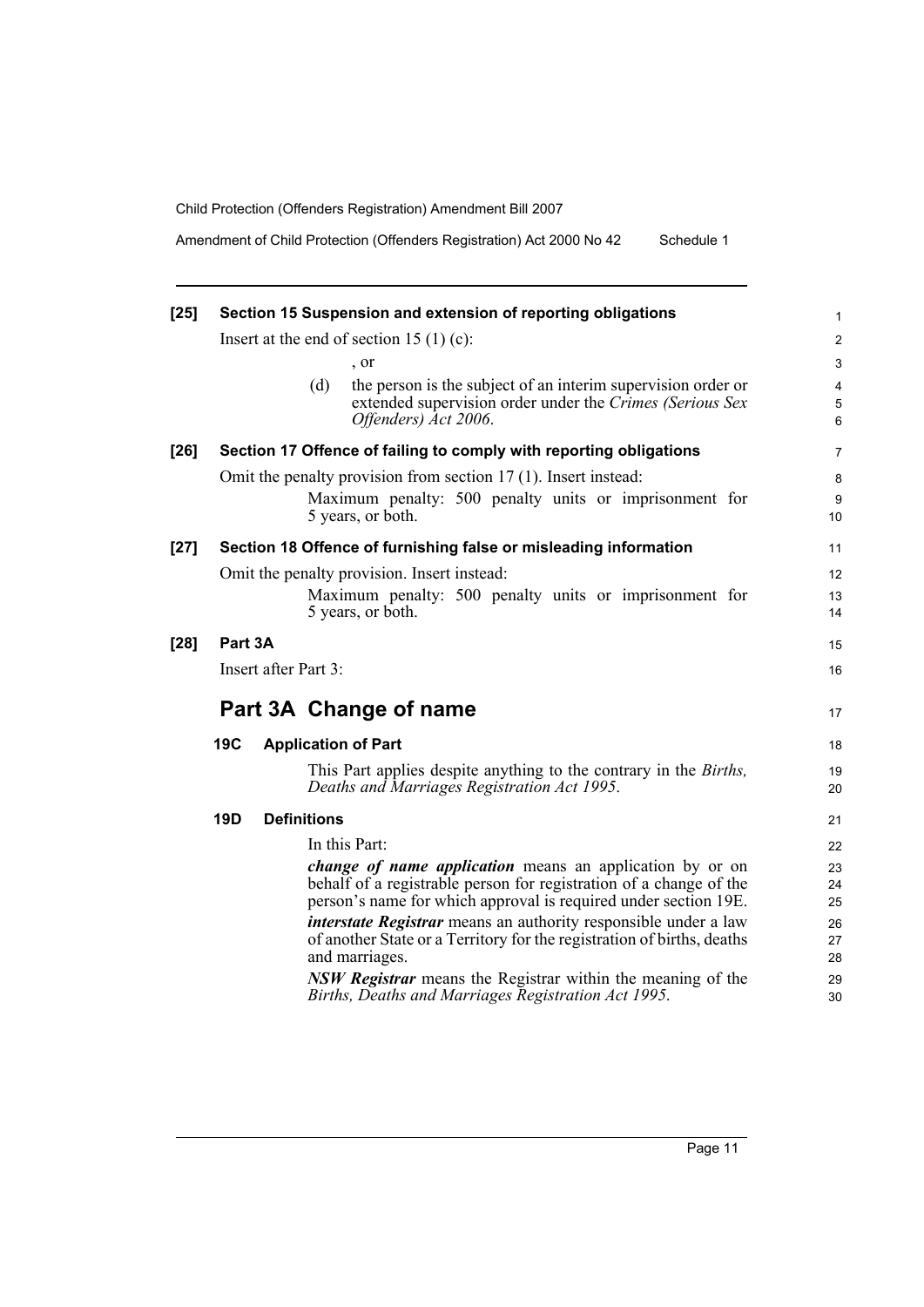Schedule 1 Amendment of Child Protection (Offenders Registration) Act 2000 No 42

#### **19E Applications for change of name by or on behalf of registrable person**

- (1) A registrable person must not:
	- (a) apply to the NSW Registrar to register a change of his or her name under the *Births, Deaths and Marriages Registration Act 1995*, or

(b) apply to an interstate Registrar to register a change of his or her name under a law of another State or Territory that is the equivalent of the *Births, Deaths and Marriages Registration Act 1995*,

without having first obtained the written approval of the Commissioner of Police.

Maximum penalty: 5 penalty units.

- (2) A person must not, on behalf of a registrable person:
	- (a) apply to the NSW Registrar to register a change of the registrable person's name under the *Births, Deaths and Marriages Registration Act 1995*, or
	- (b) apply to an interstate Registrar to register a change of the registrable person's name under a law of another State or Territory that is the equivalent of the *Births, Deaths and Marriages Registration Act 1995*,

without having first obtained the written approval of the Commissioner of Police.

Maximum penalty: 5 penalty units.

## **19F Approval by Commissioner of Police**

- (1) The Commissioner of Police may approve a change of name application only if the Commissioner is satisfied that the change of name is in all the circumstances necessary or reasonable.
- (2) The Commissioner of Police must not approve a change of name application if the Commissioner is satisfied that the change of name would, if registered, be reasonably likely:
	- (a) to be regarded as offensive by a victim of crime or an appreciable sector of the community, or
	- (b) to frustrate the administration of this Act in respect of the registrable person.
- (3) If the Commissioner of Police approves a change of name application, the Commissioner must:
	- (a) as soon as practicable, give written notice of the approval to the person who made the application, and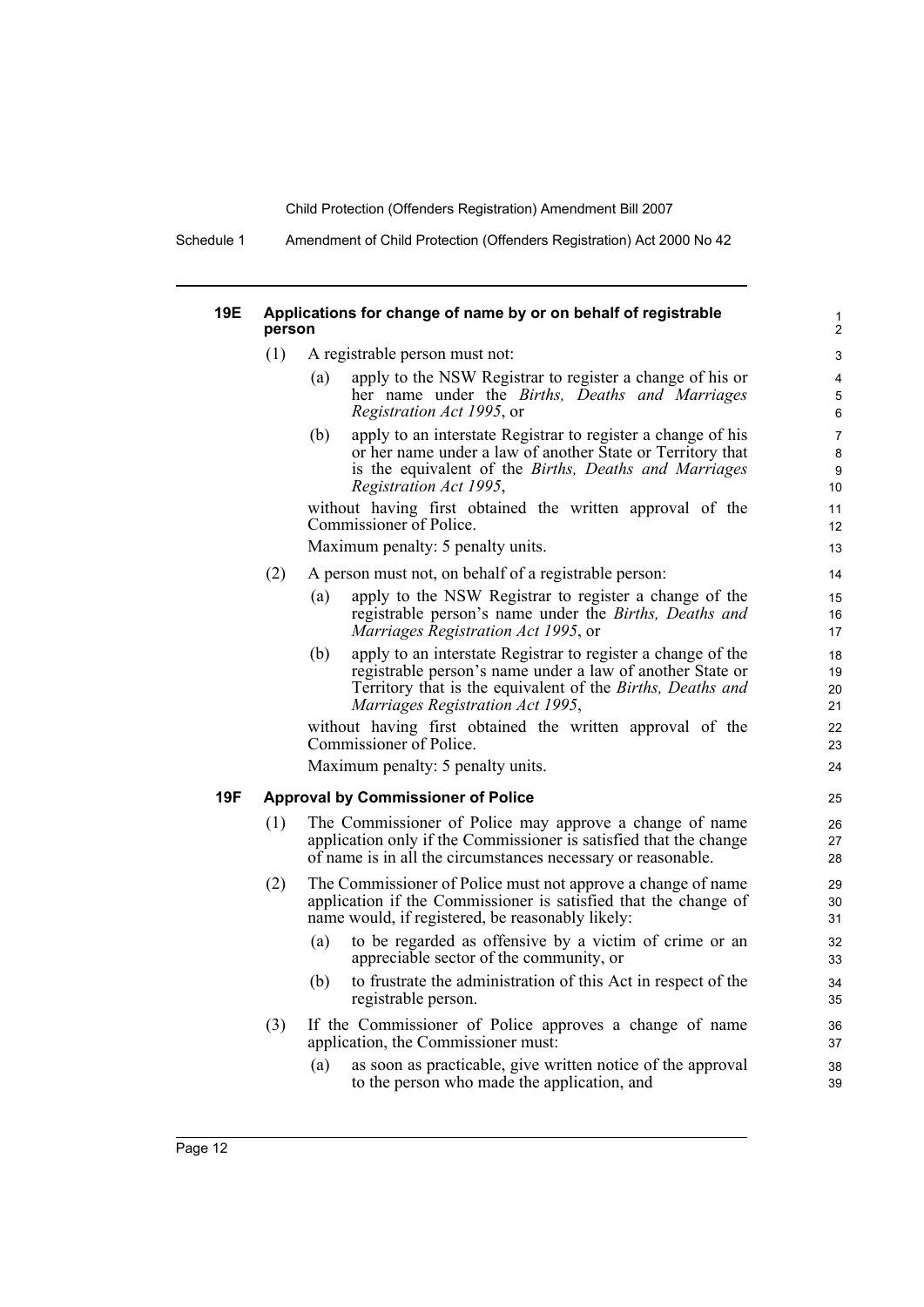i.

Amendment of Child Protection (Offenders Registration) Act 2000 No 42 Schedule 1

|            |           | (b) | if the registrable person consents, give a copy of the<br>written notice of approval to the NSW Registrar or the<br>interstate Registrar (as the case so requires).                                                                                                      | $\mathbf{1}$<br>$\overline{2}$<br>3 |
|------------|-----------|-----|--------------------------------------------------------------------------------------------------------------------------------------------------------------------------------------------------------------------------------------------------------------------------|-------------------------------------|
| 19G        |           |     | Registration of change of name                                                                                                                                                                                                                                           | 4                                   |
|            | (1)       |     | The NSW Registrar must not register a change of name under the<br>Births, Deaths and Marriages Registration Act 1995 if:                                                                                                                                                 | 5<br>6                              |
|            |           | (a) | the NSW Registrar knows that the change of name relates<br>to the name of the registrable person, and                                                                                                                                                                    | $\overline{7}$<br>8                 |
|            |           | (b) | the NSW Registrar has not received a copy of the notice of<br>approval of the Commissioner of Police under section 19F.                                                                                                                                                  | $\boldsymbol{9}$<br>10              |
|            | (2)       |     | If the NSW Registrar does not register a change of name because<br>of the operation of subsection $(1)$ , the NSW Registrar must give<br>written notice of the application to the Commissioner of Police.                                                                | 11<br>12<br>13                      |
| 19H        |           |     | <b>Registrar may correct Register</b>                                                                                                                                                                                                                                    | 14                                  |
|            |           |     | Without limiting section 45 (Correction of Register) of the<br>Births, Deaths and Marriages Registration Act 1995, the NSW<br>Registrar may correct the Register under that section if:                                                                                  | 15<br>16<br>17                      |
|            |           | (a) | the name of the registrable person on the Register has been<br>changed, and                                                                                                                                                                                              | 18<br>19                            |
|            |           | (b) | the Commissioner of Police has not approved that change<br>under this Part.                                                                                                                                                                                              | 20<br>21                            |
| <b>19I</b> | Registrar |     | Information-sharing between Commissioner of Police and NSW                                                                                                                                                                                                               | 22<br>23                            |
|            |           |     | Despite any law to the contrary:                                                                                                                                                                                                                                         | 24                                  |
|            |           | (a) | the Commissioner of Police may notify the NSW Registrar<br>of the name (including any other name by which a<br>registrable person is or has previously been known), date<br>of birth and residential address or addresses of the<br>registrable person, and              | 25<br>26<br>27<br>28<br>29          |
|            |           | (b) | if the Commissioner of Police has given notification under<br>paragraph (a) in respect of a registrable person, the<br>Commissioner of Police must notify the NSW Registrar as<br>soon as practicable after the registrable person ceases to be<br>a registrable person. | 30<br>31<br>32<br>33<br>34          |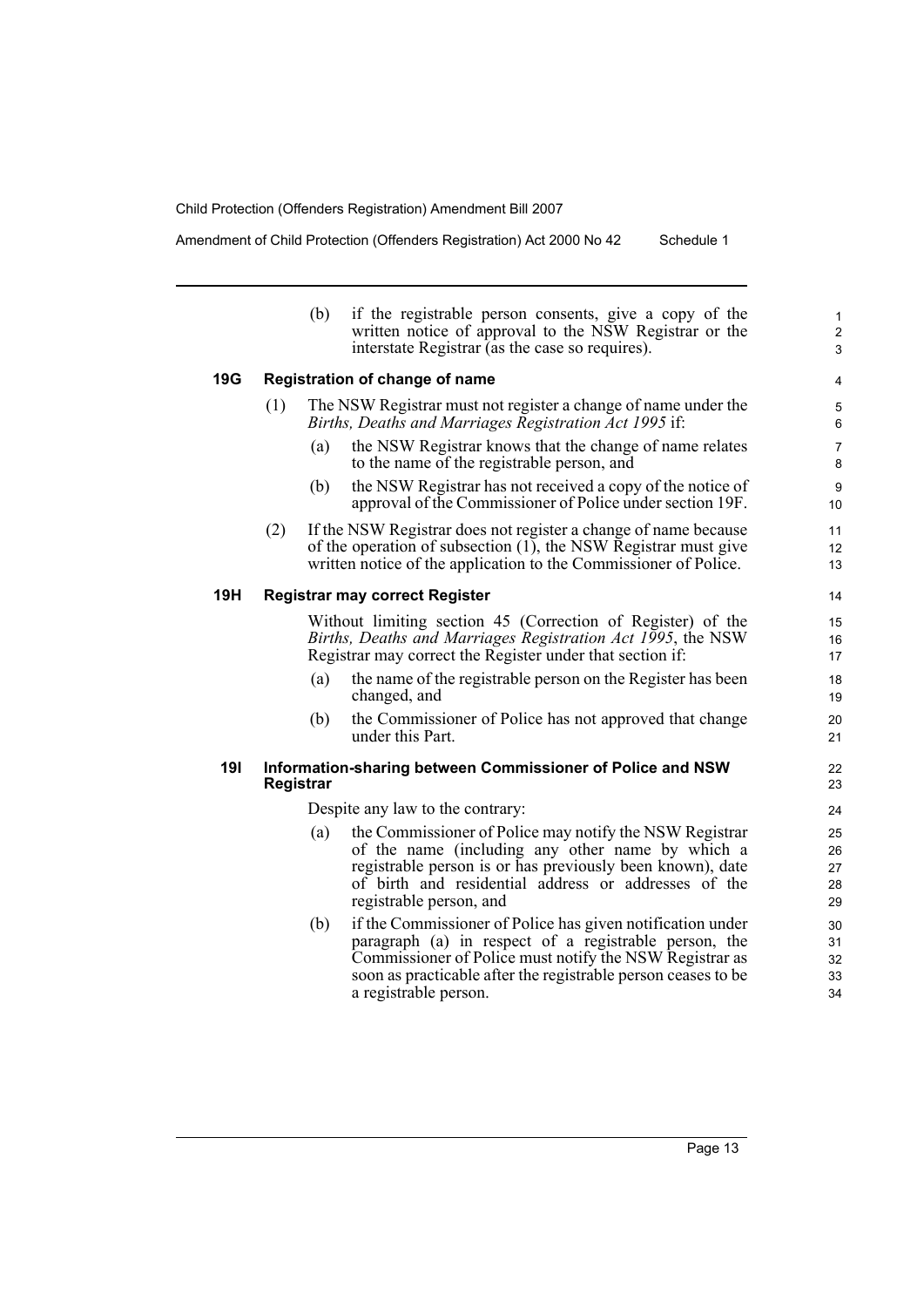Schedule 1 Amendment of Child Protection (Offenders Registration) Act 2000 No 42

| $[29]$ |                           | <b>Section 21</b>  |     |                                                                                                                                                                                                                                                  | 1                             |  |  |
|--------|---------------------------|--------------------|-----|--------------------------------------------------------------------------------------------------------------------------------------------------------------------------------------------------------------------------------------------------|-------------------------------|--|--|
|        |                           |                    |     | Omit the section. Insert instead:                                                                                                                                                                                                                | $\overline{c}$                |  |  |
|        | 21                        |                    |     | <b>Proceedings for offences</b>                                                                                                                                                                                                                  | 3                             |  |  |
|        |                           | (1)                |     | Proceedings for an offence against this Act, except an offence<br>under section 17 or 18, are to be dealt with summarily.                                                                                                                        | 4<br>5                        |  |  |
|        |                           | (2)                |     | Chapter 5 of the Criminal Procedure Act 1986 (which relates to<br>the summary disposal of certain indictable offences unless an<br>election is made to proceed on indictment) applies to and in<br>respect of an offence under section 17 or 18. | 6<br>$\overline{7}$<br>8<br>9 |  |  |
| [30]   |                           | <b>Section 21D</b> |     |                                                                                                                                                                                                                                                  | 10                            |  |  |
|        |                           |                    |     | Omit "Disclosure" from the heading to the section.                                                                                                                                                                                               | 11                            |  |  |
|        |                           |                    |     | Insert instead "Permitted disclosure".                                                                                                                                                                                                           | 12                            |  |  |
| $[31]$ | <b>Section 21E</b>        |                    |     |                                                                                                                                                                                                                                                  |                               |  |  |
|        | Insert after section 21D: |                    |     |                                                                                                                                                                                                                                                  |                               |  |  |
|        | <b>21E</b>                | persons            |     | Prohibited disclosure of information concerning registrable                                                                                                                                                                                      | 15<br>16                      |  |  |
|        |                           |                    |     | A person must not disclose any information relating to a<br>registrable person obtained in connection with the administration<br>or execution of this Act, unless the disclosure:                                                                | 17<br>18<br>19                |  |  |
|        |                           |                    | (a) | is made in connection with the administration or execution<br>of this Act or a corresponding Act or for law enforcement<br>purposes, or                                                                                                          | 20<br>21<br>22                |  |  |
|        |                           |                    | (b) | is made with the consent of the person to whom the<br>information relates, or                                                                                                                                                                    | 23<br>24                      |  |  |
|        |                           |                    | (c) | is ordered by a court, or any other body or person<br>exercising judicial functions, for the purposes of the<br>hearing or determination by the court, body or person of<br>any matter, or                                                       | 25<br>26<br>27<br>28          |  |  |
|        |                           |                    | (d) | is made with the consent of the Commissioner of Police<br>given (either generally or in a particular case) for the<br>purposes of ensuring the safety or protection of a child or<br>of children generally, or                                   | 29<br>30<br>31<br>32          |  |  |
|        |                           |                    | (e) | is made to the Minister or with the consent of the Minister<br>(given in a particular case), or                                                                                                                                                  | 33<br>34                      |  |  |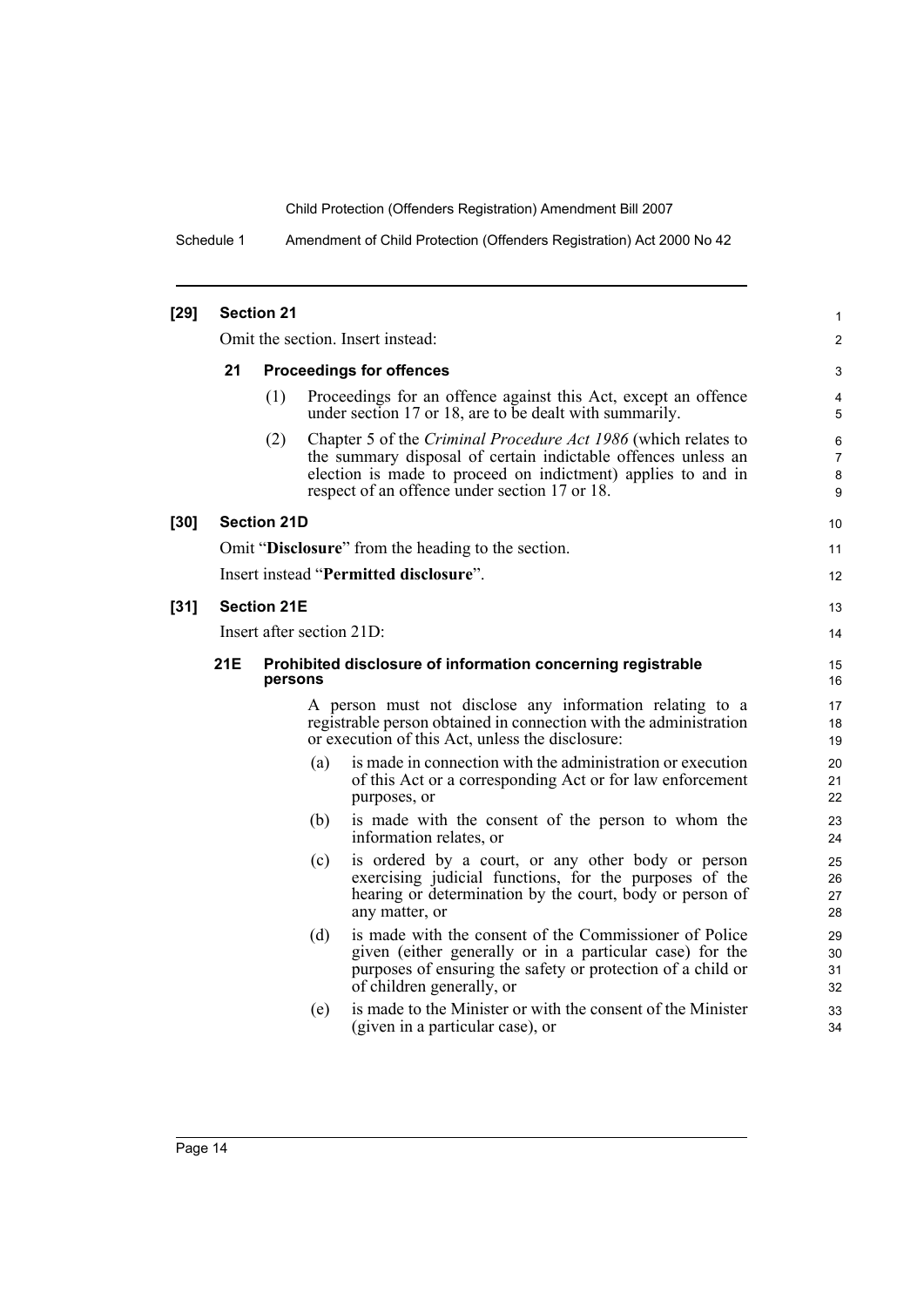Amendment of Child Protection (Offenders Registration) Act 2000 No 42 Schedule 1

|        |                                    | is authorised or required by or under this Act or any other<br>(f)<br>law.                                                                                                                  | $\mathbf{1}$<br>$\overline{2}$ |  |  |
|--------|------------------------------------|---------------------------------------------------------------------------------------------------------------------------------------------------------------------------------------------|--------------------------------|--|--|
|        |                                    | Maximum penalty: 100 penalty units or imprisonment for 2<br>years, or both.                                                                                                                 | 3<br>4                         |  |  |
| $[32]$ |                                    | <b>Section 22 Regulations</b>                                                                                                                                                               | 5                              |  |  |
|        |                                    | Omit "section 4, 5 or 6 of a sentencing court" from section 22 (3).                                                                                                                         | 6                              |  |  |
|        |                                    | Insert instead "section 4, 4A, 5 or 6 of a court".                                                                                                                                          | 7                              |  |  |
| $[33]$ | Section 22 (3) (a)                 |                                                                                                                                                                                             | 8                              |  |  |
|        | Omit "sentencing".                 |                                                                                                                                                                                             | 9                              |  |  |
| $[34]$ |                                    | Section 25 Monitoring of operation of Act by Ombudsman                                                                                                                                      | 10                             |  |  |
|        | Omit the section.                  |                                                                                                                                                                                             | 11                             |  |  |
| $[35]$ |                                    | <b>Section 26 Review of Act</b>                                                                                                                                                             | $12 \overline{ }$              |  |  |
|        |                                    | Omit section 26 (2). Insert instead:                                                                                                                                                        | 13                             |  |  |
|        | (2)                                | The review is to be undertaken as soon as possible after the period<br>of 5 years from the date of assent to the Child Protection<br>(Offenders Registration) Amendment Act 2007.           | 14<br>15<br>16                 |  |  |
| $[36]$ |                                    | Schedule 2 Savings, transitional and other provisions                                                                                                                                       | 17                             |  |  |
|        |                                    | Insert at the end of clause $1(1)$ :                                                                                                                                                        | 18                             |  |  |
|        |                                    | Child Protection (Offenders Registration) Amendment Act 2007                                                                                                                                | 19                             |  |  |
| $[37]$ | Schedule 2, Part 5                 |                                                                                                                                                                                             |                                |  |  |
|        | Insert after Part 4 of Schedule 2: |                                                                                                                                                                                             |                                |  |  |
|        | Part 5                             | Provisions consequent on enactment of                                                                                                                                                       | 22                             |  |  |
|        |                                    | <b>Child Protection (Offenders Registration)</b>                                                                                                                                            | 23                             |  |  |
|        |                                    | <b>Amendment Act 2007</b>                                                                                                                                                                   | 24                             |  |  |
|        | 11                                 | <b>Definition</b>                                                                                                                                                                           | 25                             |  |  |
|        |                                    | In this Part, <i>amending Act</i> means the <i>Child Protection</i><br>(Offenders Registration) Amendment Act 2007.                                                                         | 26<br>27                       |  |  |
|        | 12                                 | <b>Registrable persons</b>                                                                                                                                                                  | 28                             |  |  |
|        |                                    | The amendments made to the definitions of Class 1 offence and<br>sentence in section $3(1)$ and to section $3A(2)(b)$ by the<br>amending Act apply in respect of any sentence imposed on or | 29<br>30<br>31                 |  |  |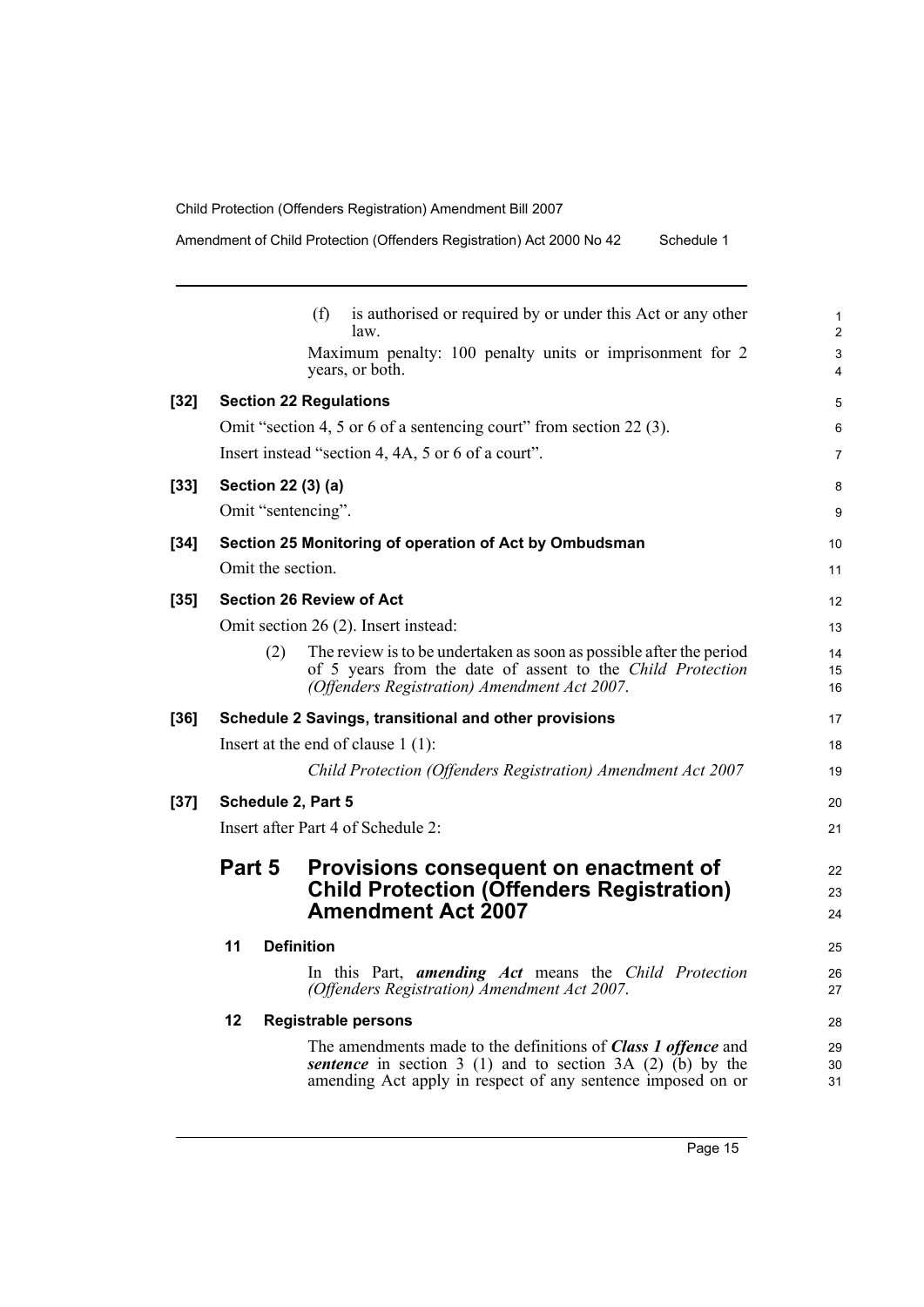Schedule 1 Amendment of Child Protection (Offenders Registration) Act 2000 No 42

after the commencement of the amendments, including any sentence imposed as a consequence of a finding of guilt made before the commencement of the amendments.

1 2 3

### **13 Corresponding registrable persons**

Section 3C, as substituted by the amending Act, applies to any person who has at any time been in a foreign jurisdiction and required to report to the corresponding registrar or to a person or body whose functions are substantially similar to those of the Commissioner of Police under this Act, whether that obligation arose before, on or after the commencement of this clause (including if it arose as a consequence of a finding of guilt made before 15 October 2001).

### **14 Child protection registration orders**

- (1) Section 3E, as substituted by the amending Act, applies in respect of any person sentenced for an offence on or after the substitution of that section, including if the sentence is imposed for an offence committed before that substitution.
- (2) Section 3F, as inserted by the amending Act, permits a court to make an order referred to in section 3F (1) (a) in respect of any person found guilty of an offence against a law of a foreign jurisdiction at any time, including if the finding of guilt was made before the commencement of that section.
- (3) Section 3G, as inserted by the amending Act, applies to a grant of bail, on or after the commencement of that section, in respect of a Class 1 offence or Class 2 offence which is alleged to have been committed before, on or after that commencement.

#### **15 Changes to personal information**

The amendments made to section 11 by the amending Act apply to a change in a person's relevant personal information that occurs on or after the commencement of the amendments.

#### **16 Increase in penalties—sections 17 and 18**

The amendments made to this Act by the amending Act in relation to the maximum penalty for an offence under section 17 or 18, and proceedings for that offence, apply only to an offence under section 17 or 18 that is alleged to have been committed on or after the commencement of the amendments.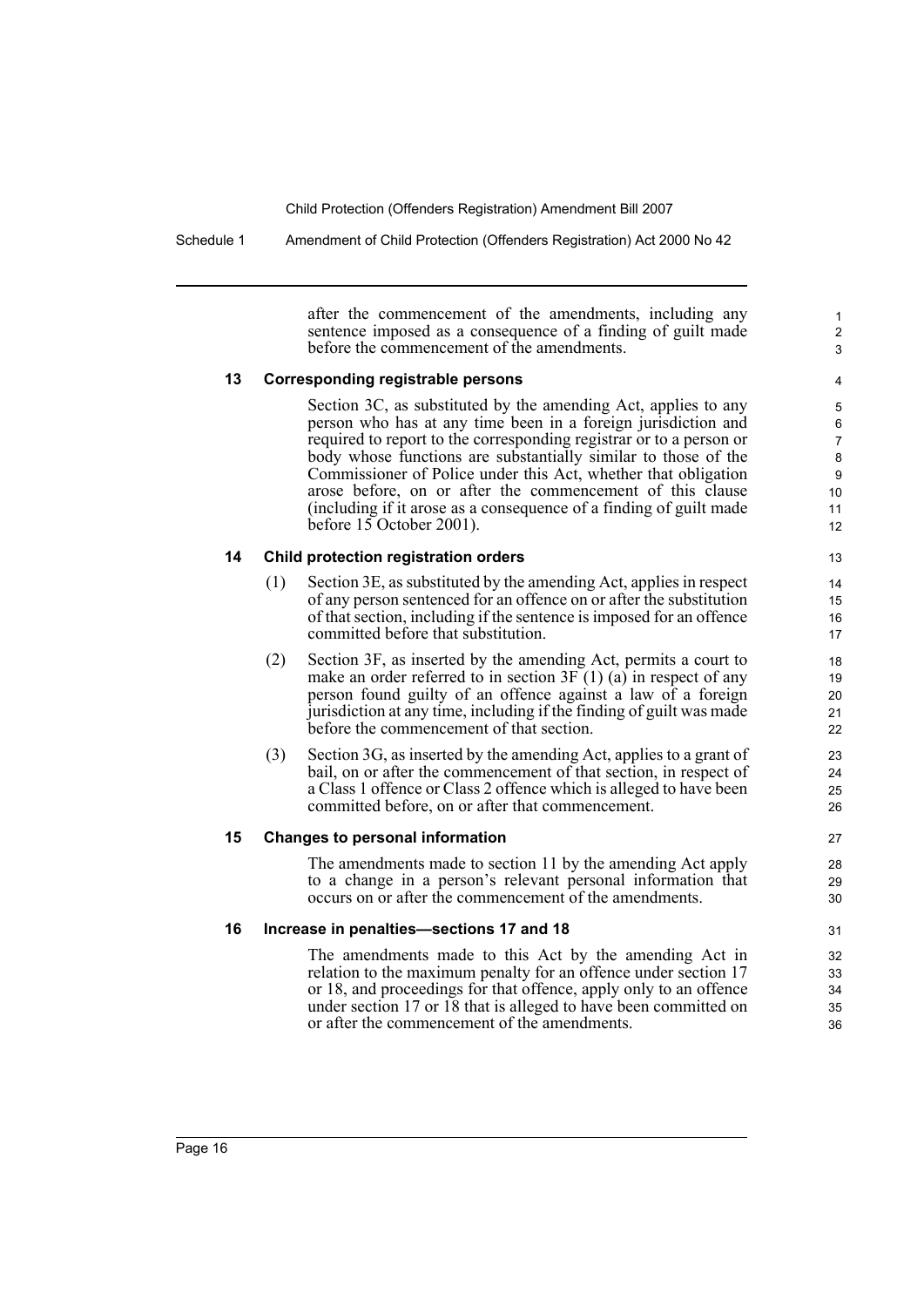Amendment of Child Protection (Offenders Registration) Act 2000 No 42 Schedule 1

## **17 Disclosure of information**

- (1) Section 21E, as inserted by the amending Act, extends to the disclosure, on or after the commencement of that section, of information obtained before that commencement.
- (2) Clause 27 of Schedule 1 to the *Freedom of Information Act 1989*, as inserted by the amending Act, extends to a report provided, or information obtained or placed on the Child Protection Register, before the commencement of that clause.

8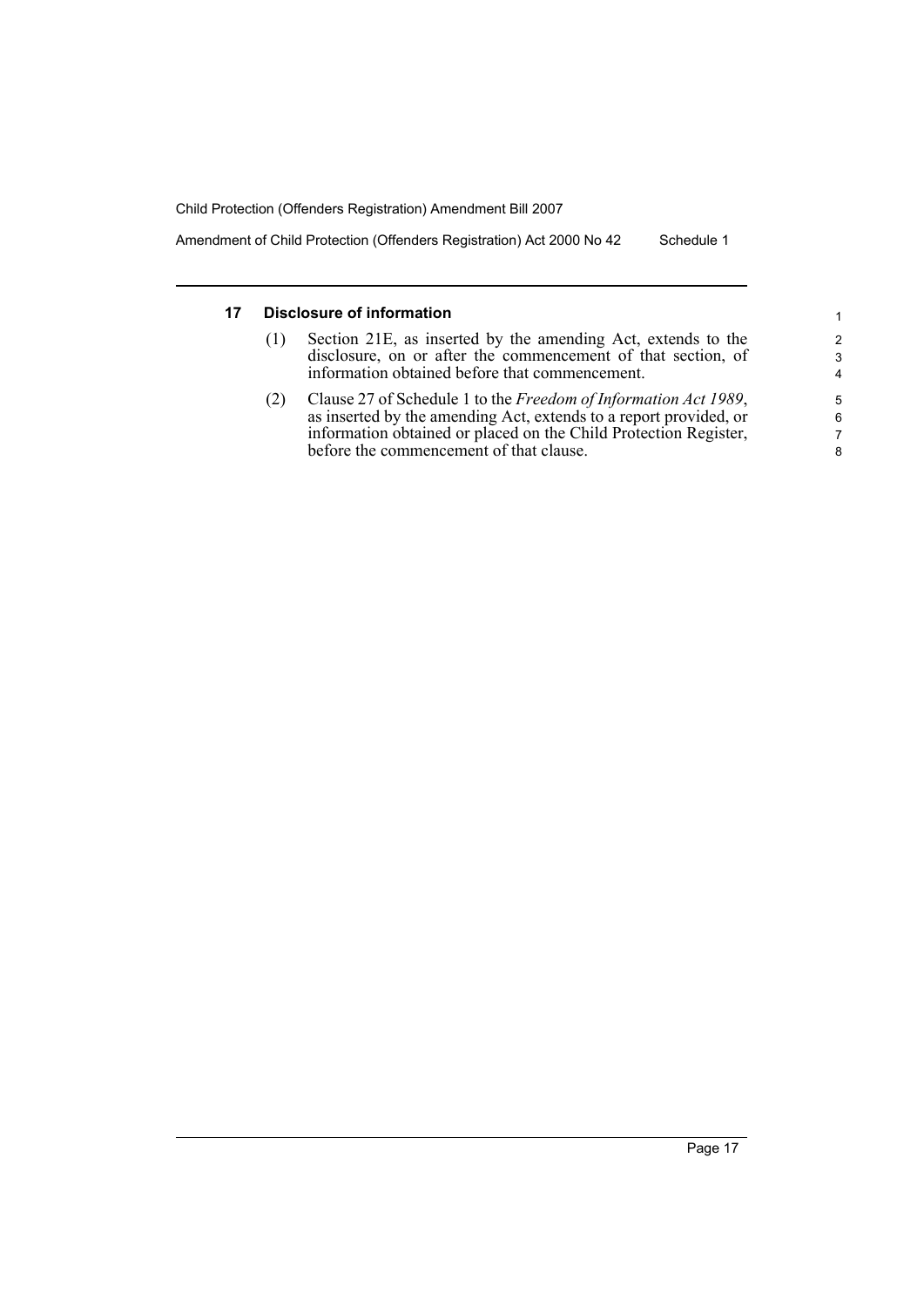1 2

Schedule 2 Amendment of Crimes (Forensic Procedures) Act 2000 No 59

# <span id="page-27-0"></span>**Schedule 2 Amendment of Crimes (Forensic Procedures) Act 2000 No 59**

|            |            |               |                                 | (Section 4)                                                                         | 3                   |
|------------|------------|---------------|---------------------------------|-------------------------------------------------------------------------------------|---------------------|
| [1]        |            |               | <b>Section 3 Interpretation</b> |                                                                                     | $\overline{4}$      |
|            | $3(1)$ :   |               |                                 | Insert after paragraph (b1) of the definition of <i>informed consent</i> in section | 5<br>6              |
|            |            |               | (b2)                            | an untested registrable person—is defined in section 75V,<br>and                    | $\overline{7}$<br>8 |
| [2]        |            |               |                                 | Section 3 (1), definition of "order"                                                | $\boldsymbol{9}$    |
|            |            |               |                                 | Insert after paragraph (d1) of the definition:                                      | 10                  |
|            |            |               | (d2)                            | order of a court under section 75ZB, or                                             | 11                  |
| [3]        |            | Section 3 (1) |                                 |                                                                                     | 12                  |
|            |            |               |                                 | Insert in alphabetical order:                                                       | 13                  |
|            |            |               |                                 | <i>untested registrable person</i> is defined in section 75P.                       | 14                  |
| [4]        |            |               | "offenders index")              | Sections 47 (3), 52 (4) and 90 (paragraph (a) of the definition of                  | 15<br>16            |
|            |            |               |                                 | Omit "7 or 7A" wherever occurring. Insert instead "7, 7A or 7B".                    | 17                  |
| $\bm{[5]}$ | Part 7B    |               |                                 |                                                                                     | 18                  |
|            |            |               | Insert after Part 7A:           |                                                                                     | 19                  |
|            |            |               |                                 | Part 7B Carrying out of certain forensic                                            | 20                  |
|            |            |               |                                 | procedures on registrable persons                                                   | 21                  |
|            | <b>75P</b> |               |                                 | Forensic procedures and persons to which Part applies                               | 22                  |
|            |            | (1)           |                                 | Intimate forensic procedures to which Part applies                                  | 23                  |
|            |            |               |                                 | This Part applies to the carrying out of an other-administered<br>buccal swab.      | 24<br>25            |
|            |            | (2)           |                                 | Non-intimate forensic procedures to which Part applies                              | 26                  |
|            |            |               | procedures:                     | This Part applies to the following non-intimate forensic                            | 27<br>28            |
|            |            |               | (a)                             | the carrying out of a self-administered buccal swab,                                | 29                  |
|            |            |               | (b)                             | the taking of a sample of hair other than pubic hair.                               | 30                  |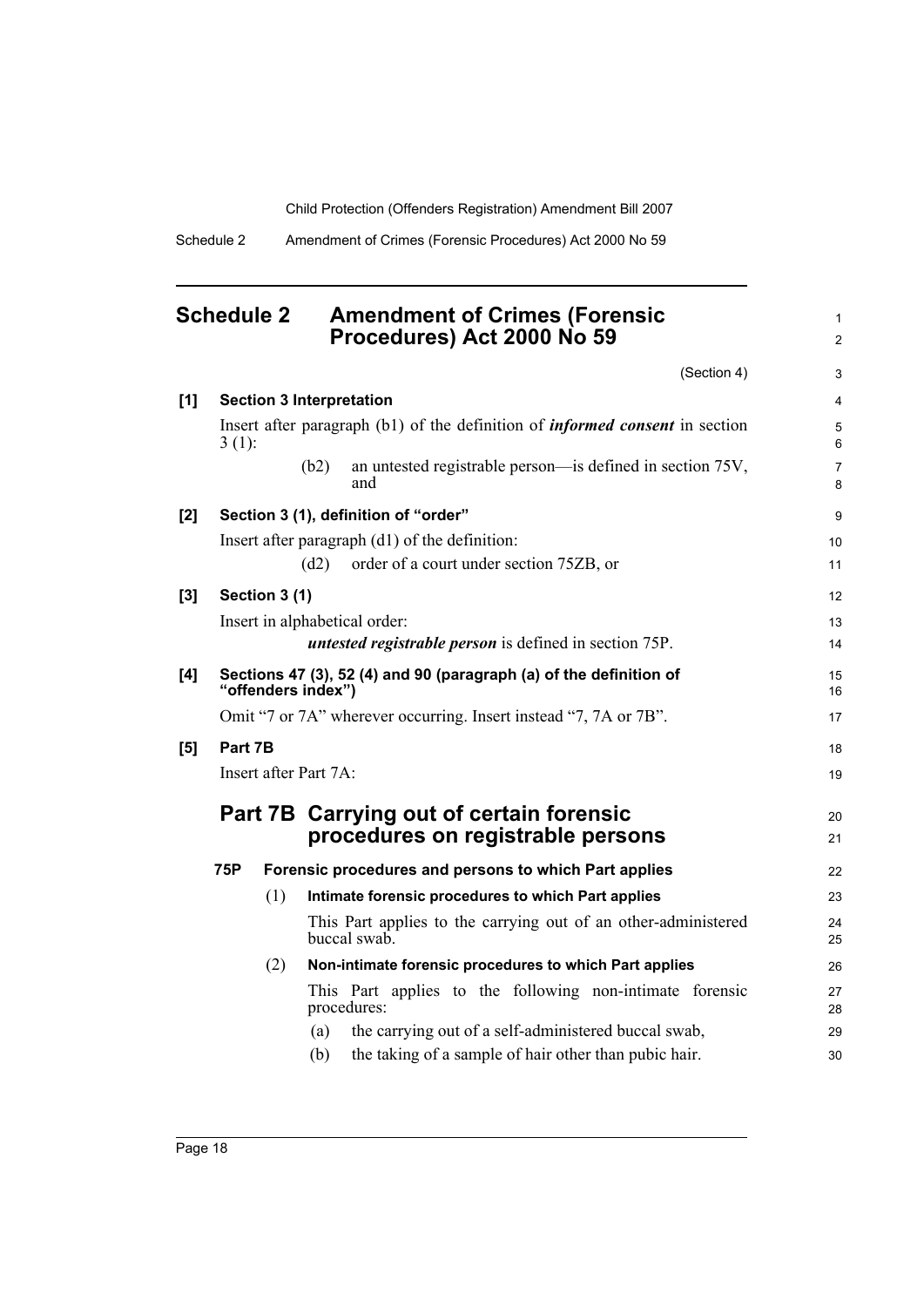|            | (3) | This Part applies to any person:                                                                                                                                                                                                                        | $\mathbf{1}$         |
|------------|-----|---------------------------------------------------------------------------------------------------------------------------------------------------------------------------------------------------------------------------------------------------------|----------------------|
|            |     | who is a registrable person under the Child Protection<br>(a)<br>(Offenders Registration) Act 2000, and                                                                                                                                                 | $\overline{2}$<br>3  |
|            |     | who is required to comply with the reporting obligations<br>(b)<br>under that Act,                                                                                                                                                                      | 4<br>5               |
|            |     | if it appears that the person's DNA profile is not contained in the<br>offenders index of the DNA database system (an <i>untested</i><br>registrable person).                                                                                           | 6<br>7<br>8          |
| 75Q        |     | Non-intimate forensic procedures authorised to be carried out on<br>untested registrable persons                                                                                                                                                        | 9<br>10              |
|            |     | A person is authorised to carry out a non-intimate forensic<br>procedure to which this Part applies on an untested registrable<br>person:                                                                                                               | 11<br>12<br>13       |
|            |     | (a)<br>with the informed consent of the registrable person, or                                                                                                                                                                                          | 14                   |
|            |     | (b)<br>by order of a senior police officer under section 75Y, or                                                                                                                                                                                        | 15                   |
|            |     | by order of a court under section 75ZB.<br>(c)                                                                                                                                                                                                          | 16                   |
| 75R        |     | Intimate forensic procedures authorised to be carried out on<br>untested registrable persons                                                                                                                                                            | 17<br>18             |
|            |     | A person is authorised to carry out an intimate forensic procedure<br>to which this Part applies on an untested registrable person:                                                                                                                     | 19<br>20             |
|            |     | with the informed consent of the registrable person, or<br>(a)                                                                                                                                                                                          | 21                   |
|            |     | (b)<br>by order of a court under section 75ZB.                                                                                                                                                                                                          | 22                   |
| <b>75S</b> |     | Police officer to ask whether untested registrable person identifies<br>as Aboriginal person or Torres Strait Islander                                                                                                                                  | 23<br>24             |
|            |     | Before asking an untested registrable person to consent to a<br>forensic procedure under this Part, a police officer must ask the<br>registrable person whether the registrable person identifies as an<br>Aboriginal person or Torres Strait Islander. | 25<br>26<br>27<br>28 |
| <b>75T</b> |     | <b>Application of Part 6</b>                                                                                                                                                                                                                            | 29                   |
|            | (1) | Part 6 applies to the carrying out of a forensic procedure on an<br>untested registrable person under this Part as if the references to<br>the suspect in Part $\bar{6}$ were references to an untested registrable<br>person.                          | 30<br>31<br>32<br>33 |
|            | (2) | A person is authorised by section 75Q or 75R to carry out a<br>forensic procedure in accordance with Part 6 as applied by this<br>section and not otherwise.                                                                                            | 34<br>35<br>36       |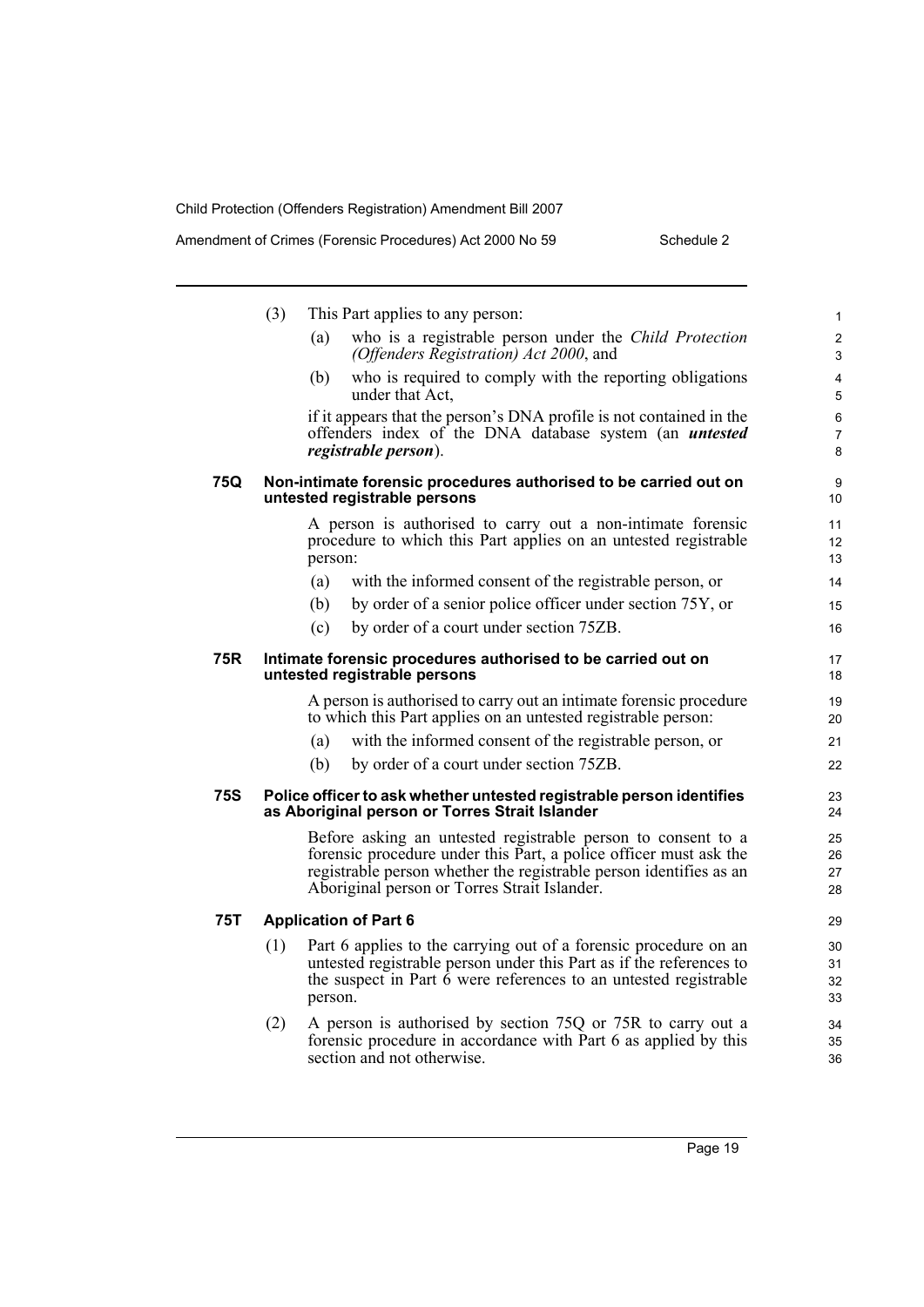#### **75U Scope of authorisation**

(1) A person is not authorised to carry out a forensic procedure under this Part on an untested registrable person if the untested registrable person is a suspect or a volunteer.

- (2) A forensic procedure may be carried out on an untested registrable person who is a suspect only if authorised by and in accordance with Parts 2–5.
- (3) A forensic procedure may be carried out on an untested registrable person who is a volunteer only if authorised by and in accordance with Part 8.

#### **75V Informed consent to forensic procedures**

- (1) An untested registrable person gives informed consent to the carrying out of a forensic procedure under this Part if the registrable person consents to the carrying out of the procedure after a police officer:
	- (a) requests the registrable person to consent to the forensic procedure under section 75W, and
	- (b) informs the registrable person about the forensic procedure in accordance with section 75X, and
	- (c) gives the registrable person the opportunity to communicate, or attempt to communicate, with an Australian lawyer of the registrable person's choice.
- (2) The police officer must allow the registrable person to communicate, or attempt to communicate, with the Australian lawyer in private unless the police officer suspects on reasonable grounds that the registrable person might attempt to destroy or contaminate any evidence that might be obtained by carrying out the forensic procedure.

**Note.** Section 103 states that the burden lies on the prosecution to prove on the balance of probabilities that a police officer had a belief on reasonable grounds.

#### **75W Police officer may request untested registrable person to consent to forensic procedure**

A police officer may request an untested registrable person (other than a child or an incapable person) to consent to a forensic procedure to which this Part applies being carried out on the registrable person.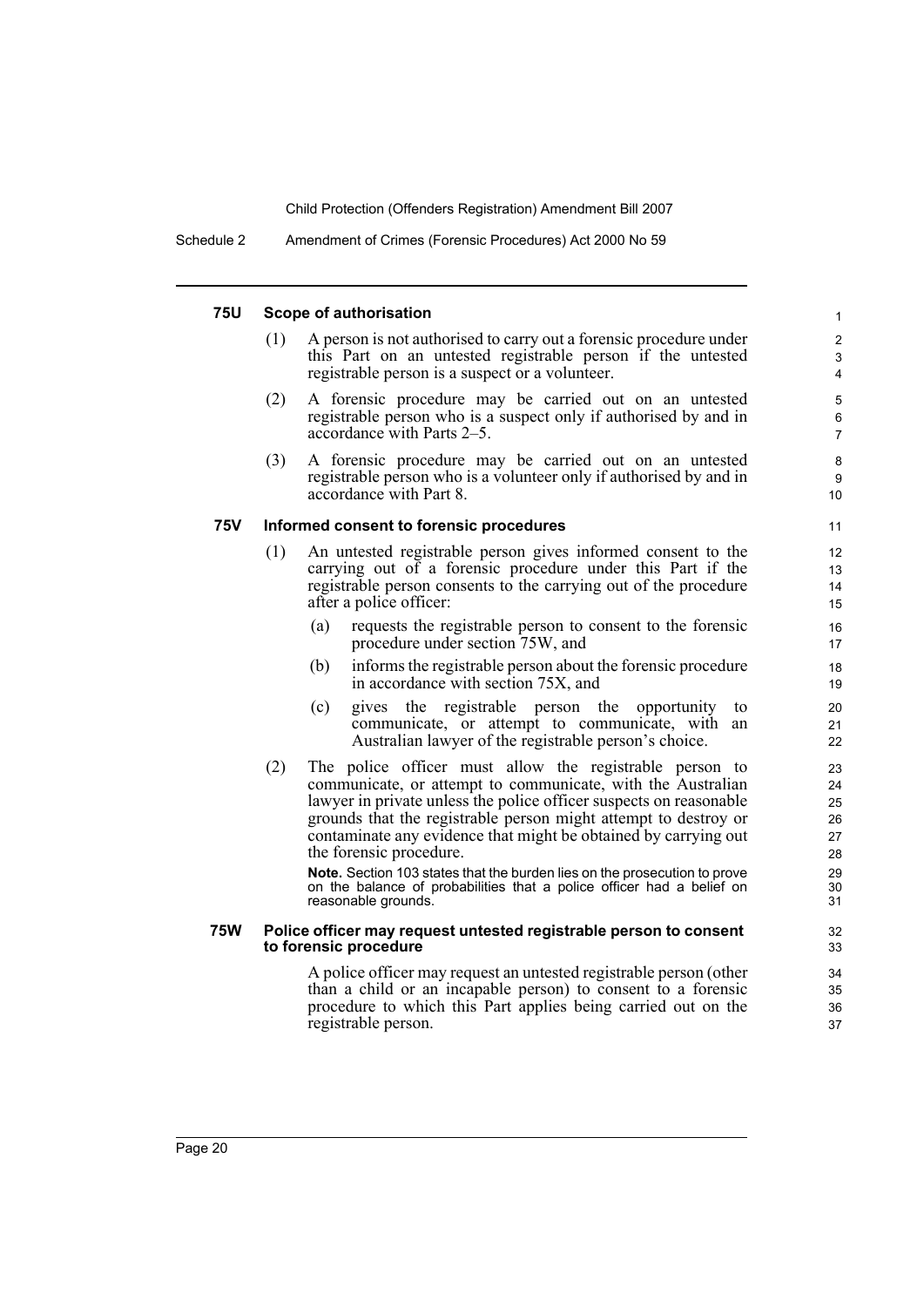Amendment of Crimes (Forensic Procedures) Act 2000 No 59 Schedule 2

| <b>75X</b> |     | Matters that untested registrable person must be informed of<br>before giving consent                                                                                                                                                                                                                                                                                                                               | 1<br>$\overline{\mathbf{c}}$           |
|------------|-----|---------------------------------------------------------------------------------------------------------------------------------------------------------------------------------------------------------------------------------------------------------------------------------------------------------------------------------------------------------------------------------------------------------------------|----------------------------------------|
|            | (1) | The police officer must (personally or in writing) inform the<br>untested registrable person of the following:                                                                                                                                                                                                                                                                                                      | 3<br>4                                 |
|            |     | (a)<br>the purpose for which the forensic procedure is required,                                                                                                                                                                                                                                                                                                                                                    | 5                                      |
|            |     | (b)<br>the way in which the forensic procedure is to be carried<br>out,                                                                                                                                                                                                                                                                                                                                             | 6<br>$\overline{7}$                    |
|            |     | (c)<br>that the forensic procedure may produce evidence against<br>the registrable person that might be used in a court of law,                                                                                                                                                                                                                                                                                     | 8<br>9                                 |
|            |     | (d)<br>that the forensic procedure will be carried out by a person<br>who may carry out the procedure under Part 6 as applied<br>by section $75T$ ,                                                                                                                                                                                                                                                                 | 10<br>11<br>12                         |
|            |     | that the registrable person may refuse consent to the<br>(e)<br>carrying out of the forensic procedure,                                                                                                                                                                                                                                                                                                             | 13<br>14                               |
|            |     | the consequences of not consenting, as specified in<br>(f)<br>subsection $(2)$ or $(3)$ (whichever is applicable),                                                                                                                                                                                                                                                                                                  | 15<br>16                               |
|            |     | the effect of section 84 (if applicable),<br>(g)                                                                                                                                                                                                                                                                                                                                                                    | 17                                     |
|            |     | (h)<br>that information obtained from the analysis of forensic<br>material obtained from the carrying out of the forensic<br>procedure may be placed on the DNA database system of<br>this State, or become part of a national DNA matching<br>scheme, or both, and, in particular, that the information<br>may be compared with information from the DNA<br>database systems of other participating jurisdictions. | 18<br>19<br>20<br>21<br>22<br>23<br>24 |
|            | (2) | Failure to consent to non-intimate forensic procedure                                                                                                                                                                                                                                                                                                                                                               | 25                                     |
|            |     | The police officer must (personally or in writing) inform an<br>untested registrable person requested to undergo a non-intimate<br>forensic procedure to which this Part applies that, if the<br>registrable person does not consent, a senior police officer may<br>order the carrying out of the forensic procedure under section<br>75Y.                                                                         | 26<br>27<br>28<br>29<br>30<br>31       |
|            | (3) | Failure to consent to intimate forensic procedure                                                                                                                                                                                                                                                                                                                                                                   | 32                                     |
|            |     | The police officer must (personally or in writing) inform an<br>untested registrable person requested to undergo an intimate<br>forensic procedure to which this Part applies that, if the<br>registrable person does not consent, an application may be made<br>to a court for an order authorising the carrying out of the forensic<br>procedure.                                                                 | 33<br>34<br>35<br>36<br>37<br>38       |
|            |     |                                                                                                                                                                                                                                                                                                                                                                                                                     |                                        |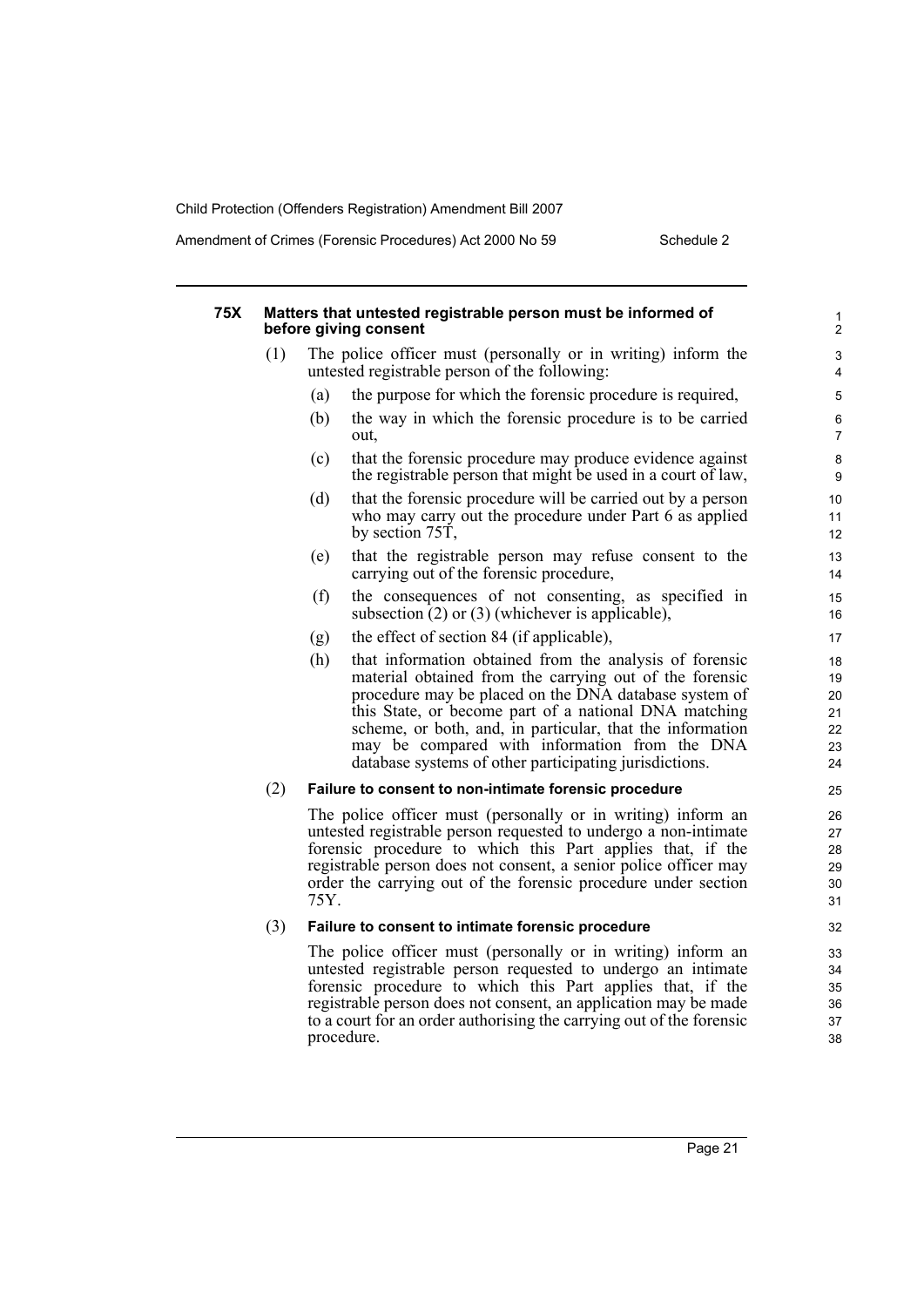Schedule 2 Amendment of Crimes (Forensic Procedures) Act 2000 No 59

#### **75Y Circumstances in which senior police officer may order non-intimate forensic procedure**

- (1) A senior police officer may order the carrying out of a non-intimate forensic procedure on an untested registrable person if:
	- (a) the registrable person has been requested under section 75W to consent to the carrying out of the forensic procedure, and

- (b) the registrable person has not consented.
- (2) If the senior police officer needs to decide between taking a sample of the registrable person's hair or the carrying out of a self-administered buccal swab, an order for the taking of a sample of hair may not be made unless, following inquiry by the police officer:
	- (a) the registrable person has indicated that he or she prefers the taking of a sample of hair, or
	- (b) the registrable person has failed to indicate that he or she will carry out a self-administered buccal swab.

#### **75Z Form of consent**

The consent of an untested registrable person to the carrying out of a forensic procedure under this Part is not effective unless:

- (a) the consent is in writing and in a form containing the particulars prescribed by the regulations, and
- (b) the consent is signed by the registrable person, and
- (c) the signature is witnessed by a person other than a police officer, and
- (d) the registrable person is given a copy of the consent as soon as practicable after it is signed and witnessed.

## **75ZA Record of order of senior police officer**

- (1) At the time of, or as soon as practicable after, making an order under section 75Y, a senior police officer must make a record of: (a) the order, and
	- (b) the date and time when the order was made, and
	- (c) the reasons for making it,
	- and must sign the record.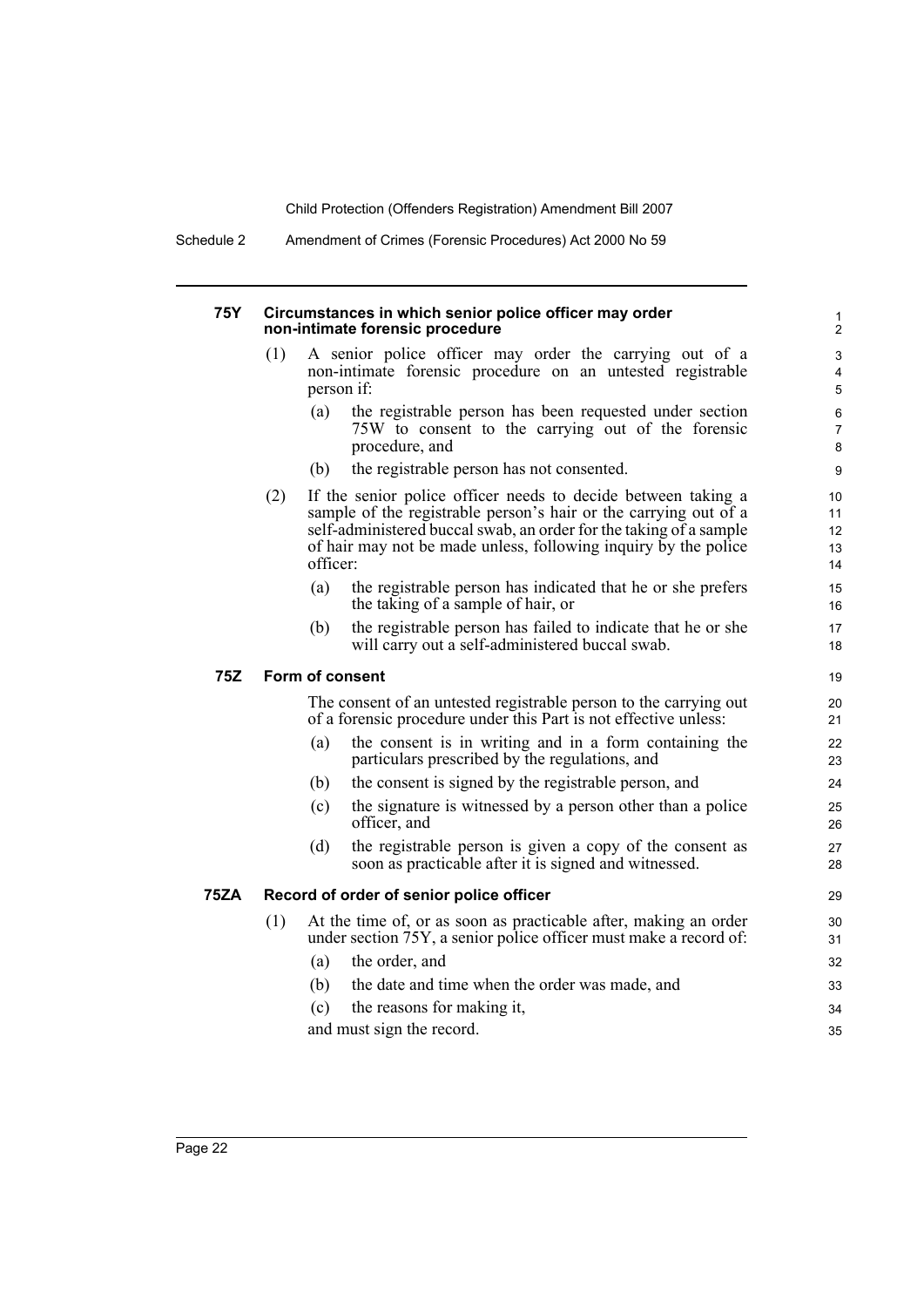|                                           |             | (2)                |          | The senior police officer must ensure that a copy of the record is<br>made available to the untested registrable person as soon as<br>practicable after the record is made.                                                                                                                             | $\mathbf{1}$<br>$\overline{2}$<br>3 |
|-------------------------------------------|-------------|--------------------|----------|---------------------------------------------------------------------------------------------------------------------------------------------------------------------------------------------------------------------------------------------------------------------------------------------------------|-------------------------------------|
|                                           | <b>75ZB</b> |                    |          | Court order for carrying out forensic procedure on untested<br>registrable person                                                                                                                                                                                                                       | 4<br>5                              |
|                                           |             | (1)                |          | A police officer may apply to any court for an order for the<br>carrying out of a forensic procedure to which this Part applies on<br>an untested registrable person.                                                                                                                                   | 6<br>$\overline{7}$<br>8            |
|                                           |             | (2)                |          | A court may order the carrying out of a forensic procedure under<br>this section if satisfied that the carrying out of the forensic<br>procedure is justified in all the circumstances.                                                                                                                 | 9<br>10<br>11                       |
|                                           | <b>75ZC</b> |                    |          | <b>Making of order</b>                                                                                                                                                                                                                                                                                  | 12                                  |
|                                           |             | (1)                |          | If a court makes an order for the carrying out of a forensic<br>procedure on an untested registrable person, the court must:                                                                                                                                                                            | 13<br>14                            |
|                                           |             |                    | (a)      | specify the forensic procedure authorised to be carried out,<br>and                                                                                                                                                                                                                                     | 15<br>16                            |
|                                           |             |                    | (b)      | give reasons for making the order, and                                                                                                                                                                                                                                                                  | 17                                  |
|                                           |             |                    | (c)      | ensure that a written record of the order is kept, and                                                                                                                                                                                                                                                  | 18                                  |
|                                           |             |                    | (d)      | order the registrable person (if present) to attend for the<br>carrying out of the forensic procedure, and                                                                                                                                                                                              | 19<br>20                            |
|                                           |             |                    | (e)      | inform the registrable person (if present) that reasonable<br>force may be used to ensure that he or she complies with<br>the order for the carrying out of the forensic procedure.                                                                                                                     | 21<br>22<br>23                      |
|                                           |             | (2)                |          | The court may give directions as to the time and place at which<br>the procedure is to be carried out.                                                                                                                                                                                                  | 24<br>25                            |
|                                           | 75ZD        |                    |          | Refusal or failure to permit forensic procedure                                                                                                                                                                                                                                                         | 26                                  |
|                                           |             |                    | or both. | An untested registrable person in respect of whom a forensic<br>procedure is ordered to be carried out under section 75ZB must<br>not, without reasonable excuse, refuse or fail to permit the<br>forensic procedure to be carried out.<br>Maximum penalty: 50 penalty units or 12 months imprisonment, | 27<br>28<br>29<br>30<br>31<br>32    |
| [6]                                       |             | conviction quashed |          | Section 87 Destruction of forensic material taken from offender after                                                                                                                                                                                                                                   | 33<br>34                            |
| Insert at the end of section $87(1)(b)$ : |             |                    |          |                                                                                                                                                                                                                                                                                                         | 35                                  |
|                                           |             |                    |          | $\cdot$ or                                                                                                                                                                                                                                                                                              | 36                                  |
|                                           |             |                    | (c)      | an untested registrable person under Part 7B,                                                                                                                                                                                                                                                           | 37                                  |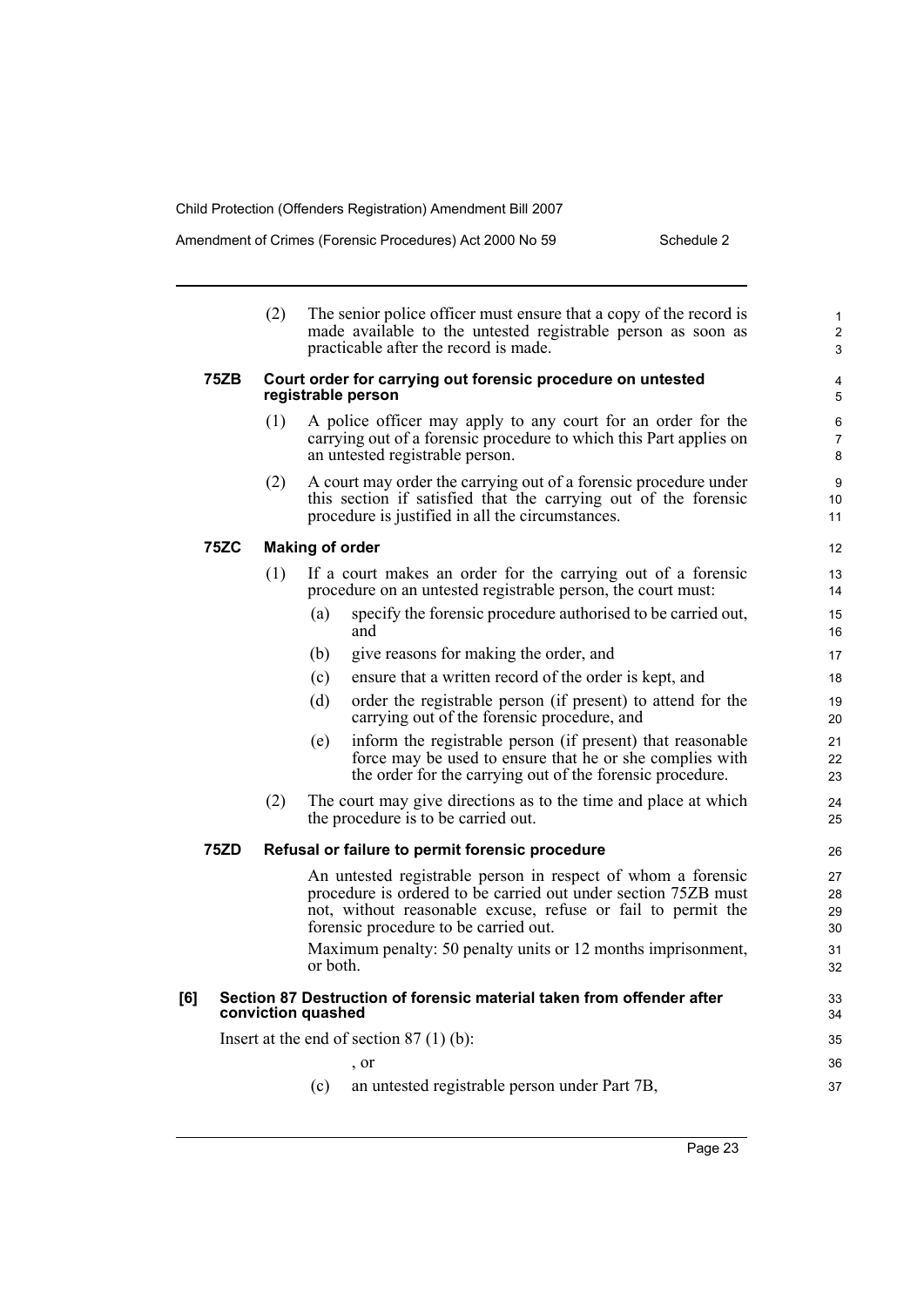Schedule 2 Amendment of Crimes (Forensic Procedures) Act 2000 No 59

#### **[7] Section 91 Supply of forensic material for DNA database system purposes**

Omit paragraph (c) of the definition of *permitted forensic material* in section 91 (3).

Insert instead:

| (c) | taken from an offender, untested former offender, untested   |
|-----|--------------------------------------------------------------|
|     | registrable person or a volunteer in accordance with Part 7, |
|     | 7A, 7B or 8 or under a corresponding law of a participating  |
|     | jurisdiction, or                                             |

#### **[8] Section 98 Interpreters**

Omit section 98 (2). Insert instead:

- (2) The actions are as follows:
	- (a) asking a suspect, offender, untested former offender or untested registrable person to consent to a forensic procedure (Part 3, 7, 7A or 7B),
	- (b) ordering the carrying out of a non-intimate forensic procedure on, or taking of a sample by buccal swab from, a suspect, offender, untested former offender or untested registrable person (Part 4, 7, 7A or 7B),
	- (c) applying to a Magistrate or other authorised officer for an order for the carrying out of a forensic procedure on a suspect, offender, untested former offender or untested registrable person (Part 5, 7, 7A or 7B),
	- (d) cautioning a suspect, offender, untested former offender or untested registrable person (Part 6, 7, 7A or 7B),
	- (e) carrying out, or arranging for the carrying out of, a forensic procedure on a suspect, offender, untested former offender or untested registrable person (Part 6, 7, 7A or 7B),
	- (f) giving a suspect or offender an opportunity to view a video recording made under this Act (section 100).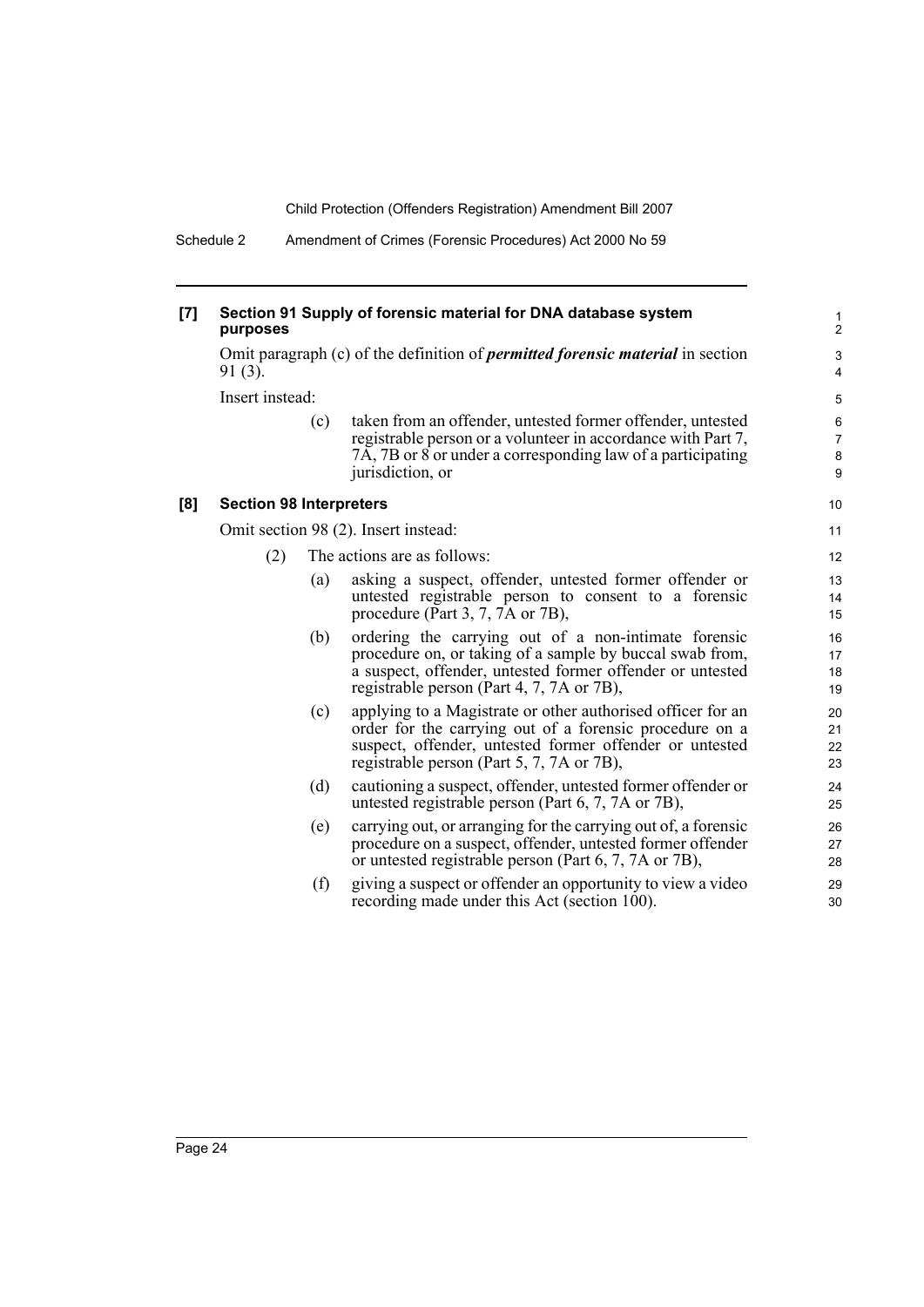Amendment of Freedom of Information Act 1989 No 5 Schedule 3

<span id="page-34-0"></span>

| <b>Schedule 3</b> |     | <b>Amendment of Freedom of Information</b>                                                                                                                                                                                                |                      |
|-------------------|-----|-------------------------------------------------------------------------------------------------------------------------------------------------------------------------------------------------------------------------------------------|----------------------|
|                   |     | <b>Act 1989 No 5</b>                                                                                                                                                                                                                      | 2                    |
|                   |     | (Section 5)                                                                                                                                                                                                                               | 3                    |
|                   |     | <b>Schedule 1 Exempt documents</b>                                                                                                                                                                                                        | $\overline{4}$       |
|                   |     | Insert after clause 26:                                                                                                                                                                                                                   | 5                    |
| 27                |     | Documents relating to offenders under the Child Protection<br>(Offenders Registration) Act 2000                                                                                                                                           | 6<br>$\overline{7}$  |
|                   | (1) | A document is an exempt document if:                                                                                                                                                                                                      | 8                    |
|                   |     | it is a report provided to the Commissioner of Police by a<br>(a)<br>registrable person under the Child Protection (Offenders<br>Registration) Act 2000 for the purpose of complying with<br>the reporting obligations under that Act, or | 9<br>10<br>11<br>12  |
|                   |     | it contains matter that would disclose information obtained<br>(b)<br>by the Commissioner of Police as a result of the making of<br>such a report, or                                                                                     | 13<br>14<br>15       |
|                   |     | it contains matter that would disclose information<br>(c)<br>contained on the Child Protection Register kept under<br>section 19 of that Act.                                                                                             | 16<br>17<br>18       |
|                   | (2) | A document is not an exempt document by virtue of subclause (1)<br>merely because it contains information concerning the person by<br>or on whose behalf an application for access to the document is<br>being made.                      | 19<br>20<br>21<br>22 |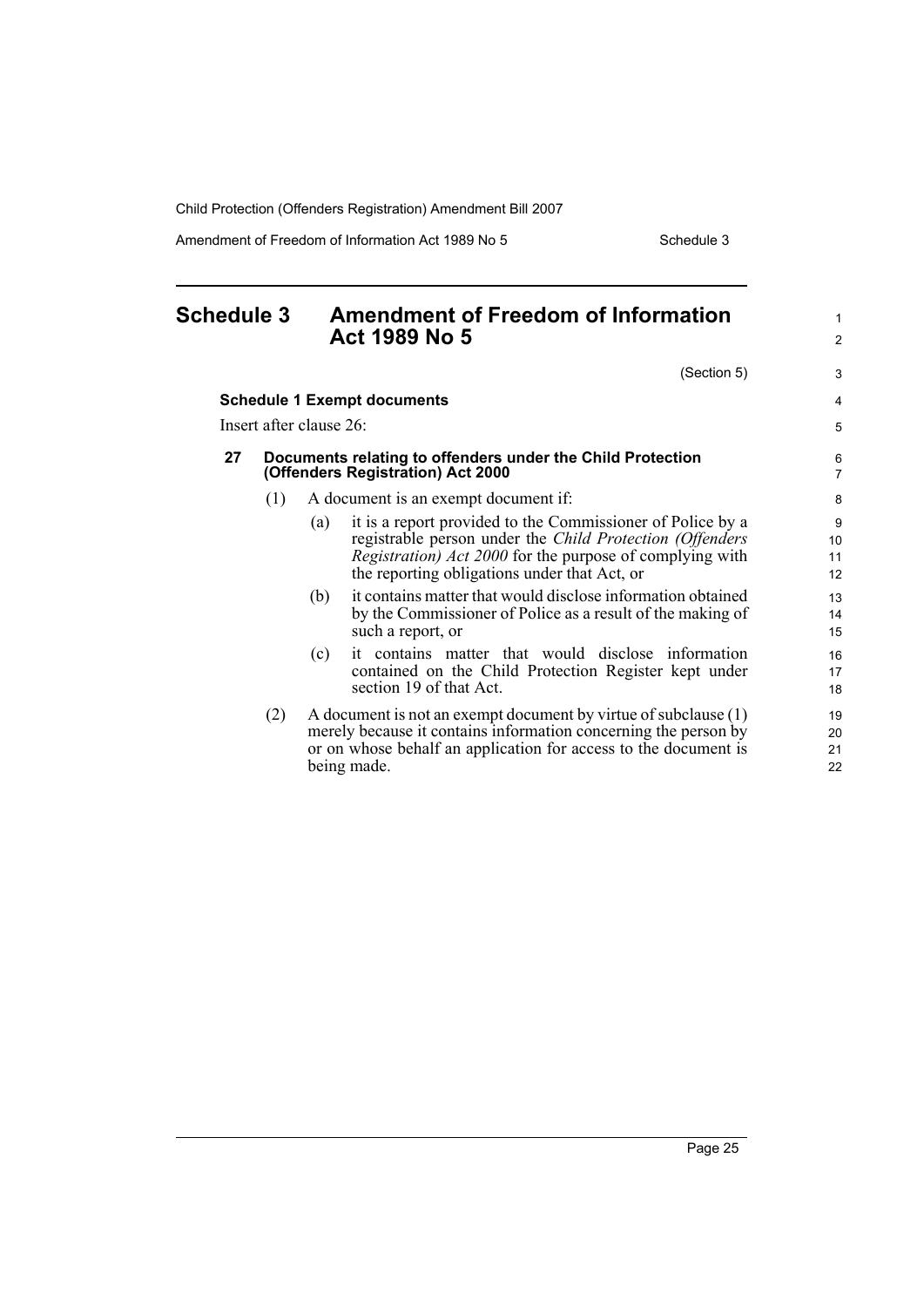<span id="page-35-0"></span>

|       | <b>Schedule 4</b>         | <b>Consequential amendments</b>                                                                                                                                                                           | $\mathbf{1}$             |
|-------|---------------------------|-----------------------------------------------------------------------------------------------------------------------------------------------------------------------------------------------------------|--------------------------|
|       |                           | (Section 6)                                                                                                                                                                                               | 2                        |
| 4.1   |                           | Child Protection (Offenders Registration) Act 2000 No 42 (as<br>amended by the Child Protection (Offenders Registration)<br><b>Amendment Act 2007)</b>                                                    | 3<br>$\overline{4}$<br>5 |
| $[1]$ | <b>Sections 3E and 3F</b> |                                                                                                                                                                                                           | 6                        |
|       |                           | Omit "A Local Court" and "a Local Court" wherever occurring.                                                                                                                                              | $\overline{7}$           |
|       |                           | Insert instead "The Local Court" and "the Local Court", respectively.                                                                                                                                     | 8                        |
| [2]   |                           | Section 3F Child protection registration orders made in relation to<br>foreign offences and offences committed before 15 October 2001                                                                     | 9<br>10                  |
|       |                           | Omit "Section 44 of the <i>Local Courts Act 1982</i> " from section 3F (4).                                                                                                                               | 11                       |
|       |                           | Insert instead "Section 51 of the <i>Local Court Act 2007</i> ".                                                                                                                                          | 12                       |
| 4.2   |                           | Criminal Procedure Act 1986 No 209                                                                                                                                                                        | 13                       |
| [1]   |                           | Section 268 Maximum penalties for Table 2 offences                                                                                                                                                        | 14                       |
|       |                           | Insert as section $268$ (2) (m):                                                                                                                                                                          | 15                       |
|       |                           | for an offence under section 17 or 18 of the Child<br>(m)<br>(Offenders<br><i>Registration</i> )<br>$2000-$<br>Protection<br>Act<br>imprisonment for 2 years, or a fine of 100 penalty units, or<br>both. | 16<br>17<br>18<br>19     |
| [2]   |                           | Schedule 1 Indictable offences triable summarily                                                                                                                                                          | 20                       |
|       |                           | Insert at the end of Table 2 with appropriate Part and clause numbers:                                                                                                                                    | 21                       |
|       | <b>Part</b>               | <b>Offences under Child Protection</b><br>(Offenders Registration) Act 2000                                                                                                                               | 22<br>23                 |
|       |                           | <b>Reporting obligations</b>                                                                                                                                                                              | 24                       |
|       |                           | An offence under section 17 or 18 of the Child Protection<br>(Offenders Registration) Act 2000.                                                                                                           | 25<br>26                 |